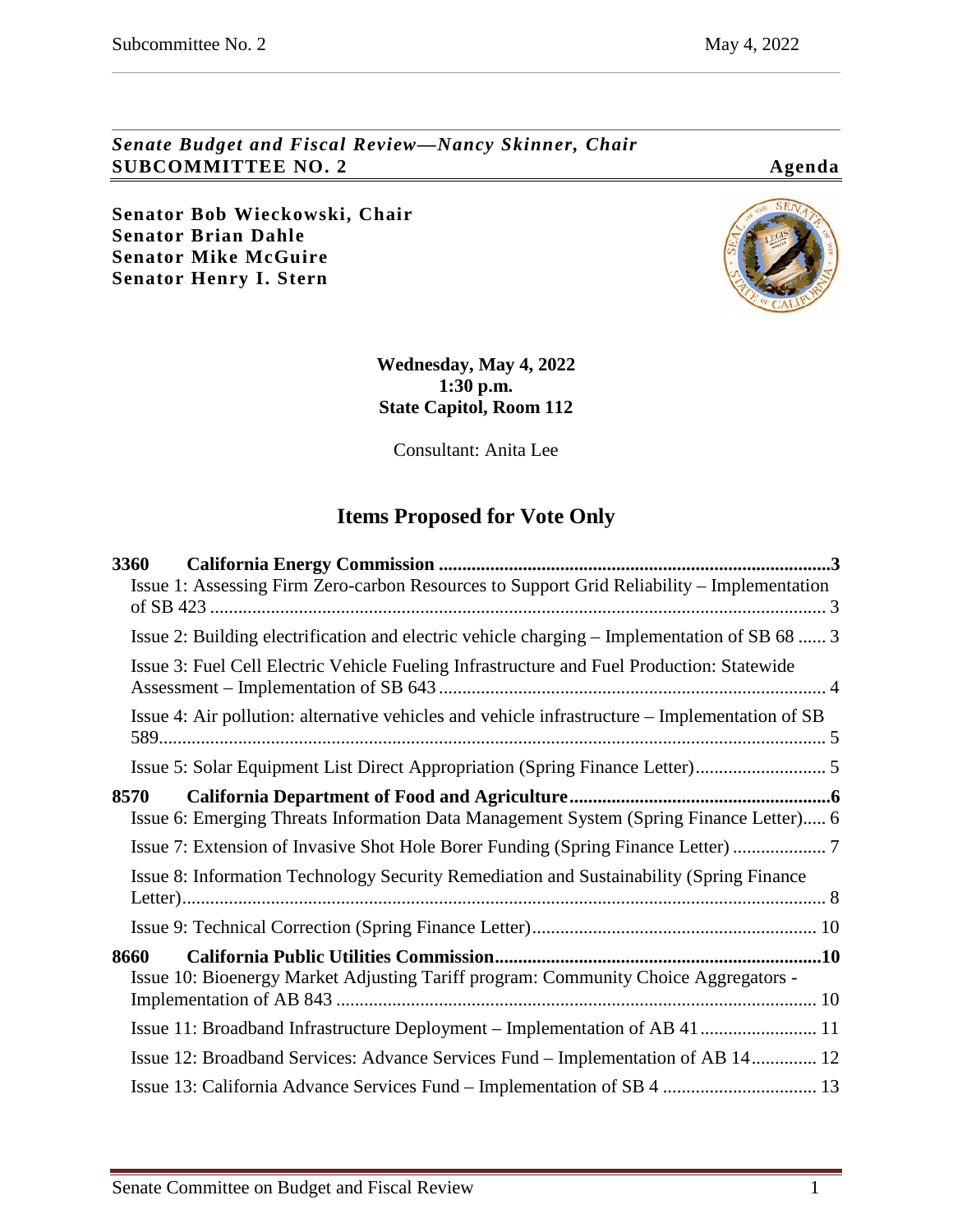| Issue 15: Digital Infrastructure and Video Competition Act – Implementation of SB 28  14   |
|--------------------------------------------------------------------------------------------|
| Issue 16: Water and Sewer System Corporations Consolidation of Service – Implementation of |
| Issue 17: CPUC Enterprise Solutions Ongoing Maintenance and Support Costs (Spring)         |
| Issue 18: Human Resources: Human Capital Management (HCM) System (Spring Finance           |
| Issue 19: Centralized Enterprise Geographical Information Systems and Data Analytics       |

# **Items Proposed for Discussion**

| <b>3360</b> |                                                                                            |  |
|-------------|--------------------------------------------------------------------------------------------|--|
|             | Issue 20: Energy Resources Program Account Trailer Bill Language (Spring Finance Letter)20 |  |
| 8660        |                                                                                            |  |
|             | Issue 21: Summer Reliability and Generation Audits, and Public Safety Power Shutoff        |  |
|             | Issue 22: Administrative Law Judge Division Intervenor Compensation Program Support        |  |

#### **Public Comment**

Pursuant to the Americans with Disabilities Act, individuals who, because of a disability, need special assistance to attend or participate in a Senate Committee hearing, or in connection with other Senate services, may request assistance at the Senate Rules Committee, 1020 N Street, Suite 255 or by calling (916) 651-1505. Requests should be made one week in advance whenever possible.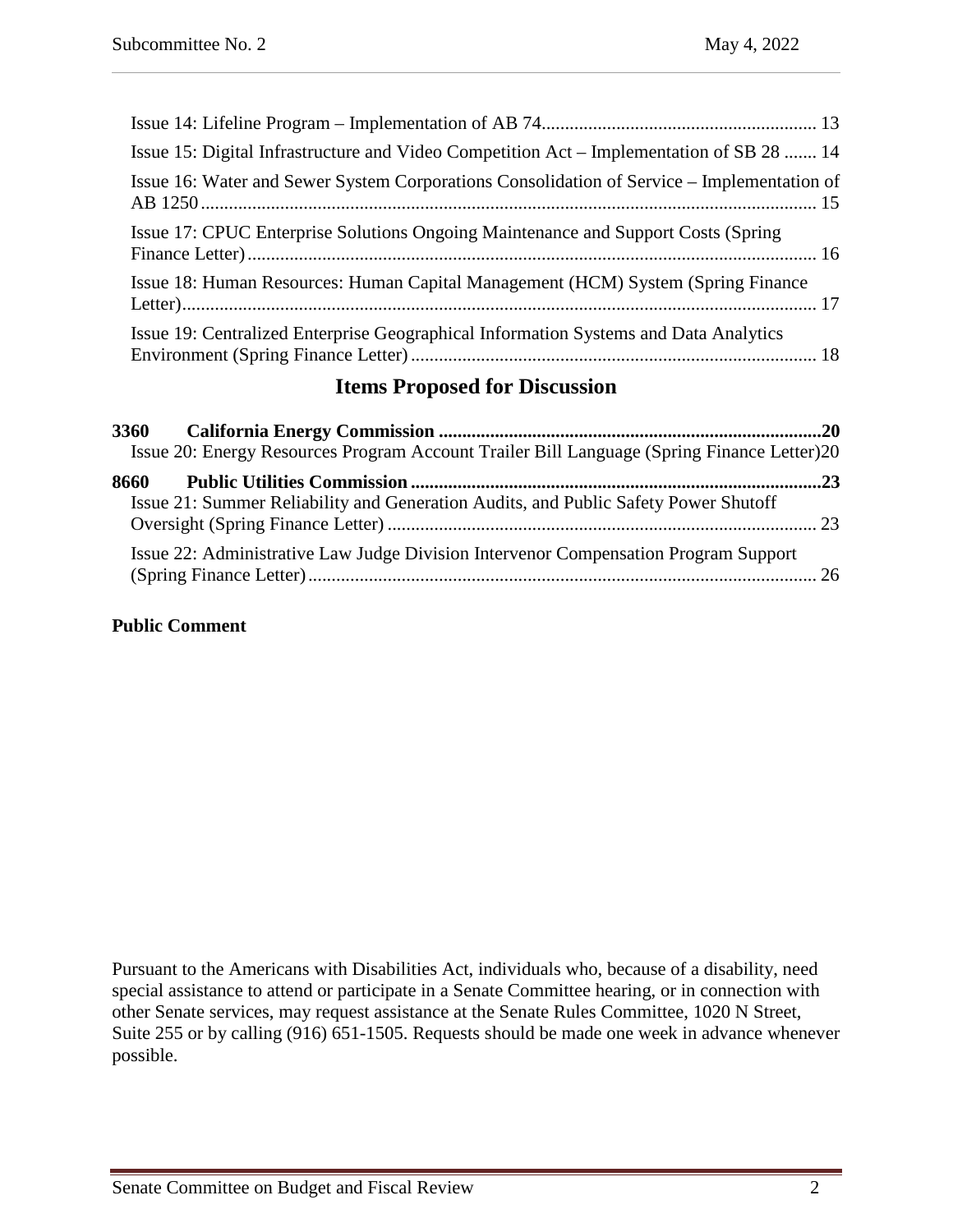# **Items Proposed for Vote Only**

# <span id="page-2-0"></span>**3360 CALIFORNIA ENERGY COMMISSION**

<span id="page-2-1"></span>**Issue 1: Assessing Firm Zero-carbon Resources to Support Grid Reliability – Implementation of SB 423**

**Summary.** The California Energy Commission (CEC) requests \$780,000 and three permanent positions to develop the report to be submitted to the Legislature on zero-carbon resources by December 31, 2023 and to conduct ongoing analysis for the Integrated Energy Policy Report (IEPR) as required by SB 423 (Stern), Chapter 243, Statutes of 2021.

**Background.** SB 423 requires the CEC to submit to the Legislature an assessment by December 31, 2023, of firm zero-carbon resources that support a clean, reliable, and resilient electrical grid and will help achieve the existing statutory goal of ensuring renewable energy and zero-carbon resources supply 100 percent of all retail sales of electricity to California customers by December 31, 2045. The report to the Legislature will require substantial new analysis for the CEC, and will include the identification of resources, evaluation of the need and role those resources, identification of barriers and solutions to implementing new technology, and evaluation of energy storage, among others.

The CEC requests \$780,000 and three permanent positions to develop the report to be submitted to the Legislature on zero-carbon resources by December 31, 2023 and to conduct ongoing analysis for the Integrated Energy Policy Report (IEPR). This includes \$780,000 from the Energy Resource Programs Account (ERPA) in 2022-23 to develop the report to the Legislature, and \$594,000 in 2023-24 and annually thereafter to generate subsequent analyses for IEPR. This corresponds to three permanent positions starting in 2022-23 plus funding for one temporary position in 2022-23 only. The Assembly Appropriations Committee analysis was on a prior version of the bill.

## **Staff Recommendation. Approve as budgeted.**

## <span id="page-2-2"></span>**Issue 2: Building electrification and electric vehicle charging – Implementation of SB 68**

**Summary.** The CEC requests \$150,000 annually from the Energy Resources Programs Account (ERPA) and one permanent position to implement the requirements of SB 68 (Becker), Chapter 720, Statutes of 2021, which directs the CEC to post guidance on its website to help stakeholders overcome barriers to electrifying existing buildings and installing electric vehicle (EV) charging equipment to existing buildings. This work will require research, data gathering, updating, packaging, web design, and coordination with other divisions, agencies, and stakeholders on an ongoing basis.

**Background.** SB 68 requires the CEC to develop and publish guidance on best practices to help reduce barriers for building owners to transition to electric equipment and appliances, and install electric vehicle charging equipment; and authorizes awarding of moneys from an existing grant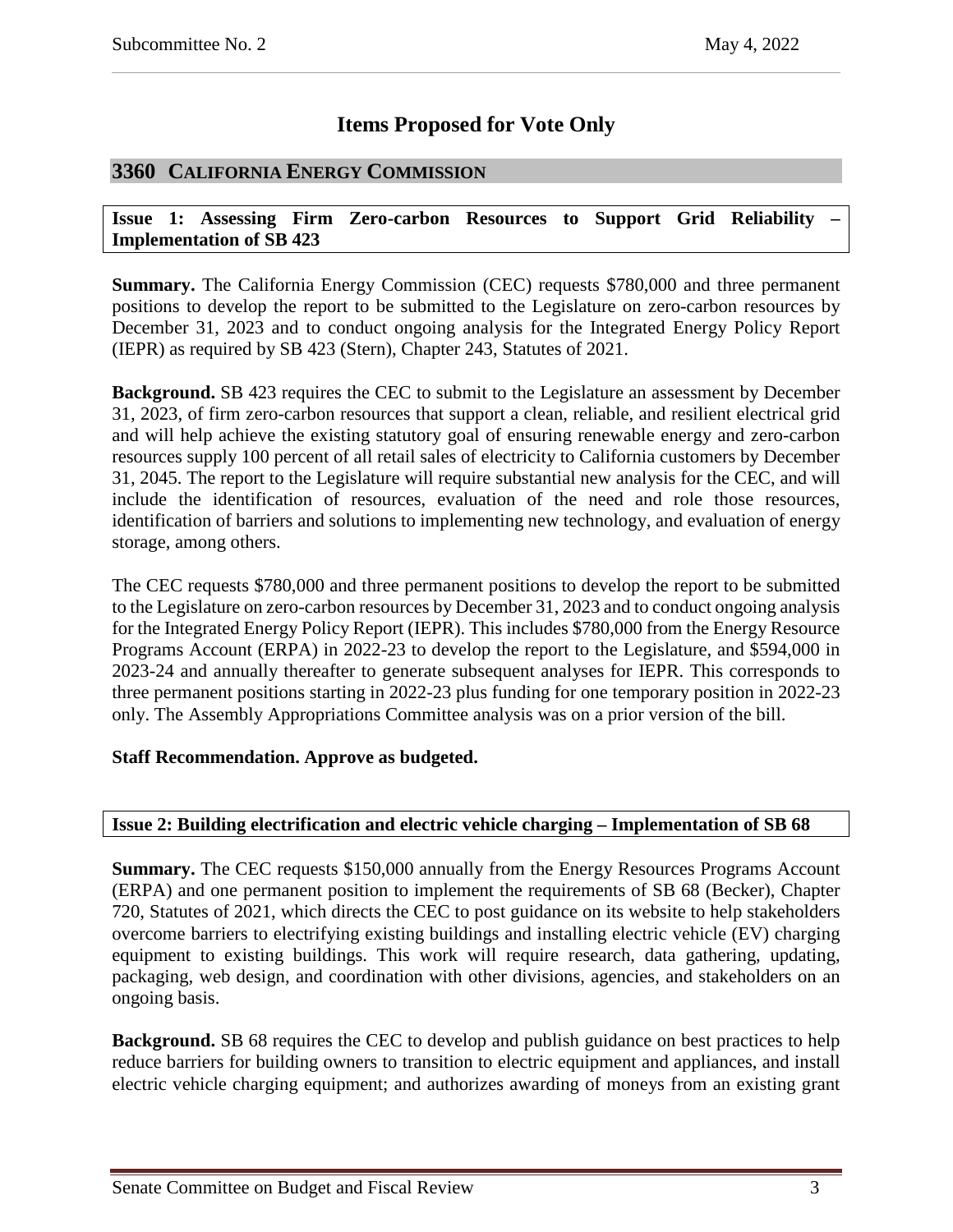program, funded by surcharges on energy ratepayer utility bills, for technological advancements that reduce the costs of electrifying building-related applications.

The Administration requests \$150,000 annually from ERPA and one permanent position to implement the requirements of SB 68. This work will require research, data gathering, updating, packaging, web design, and coordination with other divisions, agencies, and stakeholders on an ongoing basis. This request is similar to the Assembly Appropriations Committee fiscal analysis of SB 68.

#### **Staff Recommendation. Approve as budgeted.**

#### <span id="page-3-0"></span>**Issue 3: Fuel Cell Electric Vehicle Fueling Infrastructure and Fuel Production: Statewide Assessment – Implementation of SB 643**

**Summary.** The CEC requests \$150,000 annually from the Alternative and Renewable Fuel and Vehicle Technology Fund and 1.0 permanent position to implement the requirements of SB 643 (Archuleta), Chapter 646, Statutes of 2021 to prepare in consultation with the California Air Resources Board (CARB), the California Public Utilities Commission (CPUC), and other specified state agencies, a statewide assessment of the fuel cell electric vehicle (FCEV) infrastructure, fuel production, and distribution needed to meet California's zero-emission truck, bus, and off-road vehicle goals as set in Executive Order N-79-20, as well as any CARB regulation that requires or allows zero-emission heavy-duty and off-road vehicles.

**Background.** SB 643 requires the CEC, in consultation with CARB and CPUC, to prepare a statewide assessment at least once every three years beginning before December 31, 2023 until January 1, 2030, of FCEV fueling infrastructure and fuel production needed to support the adoption and integration of medium-duty and heavy-duty FCEV. This assessment would consider all fuel production and distribution infrastructure, including dispensing equipment, production equipment, storage, and on and off-road electrification needed to meet demand for FCEV deployment and integration. The assessment is required to provide estimates and evaluations on how hydrogen will contribute to emissions reductions across various sectors, such as contributing to a more renewable grid, decarbonizing hard-to-electrify industries and remote locations, expanding microgrids, and improving energy resiliency.

New responsibilities under this bill will include an expansion of data collection efforts to include industry sectors such as rail, marine, and off-road vehicles and an assessment of all fuel production and distribution infrastructure, including dispensing equipment, production equipment, storage, and on- and off-road electrification needed to meet demand for fuel cell electric medium- and heavy-duty deployment and integration in California.

The Administration requests \$150,000 annually from the Alternative and Renewable Fuel and Vehicle Technology Fund and one permanent position to implement the requirements of SB 643 to prepare in consultation with the CARB, the CPUC, and other specified state agencies. The Assembly Appropriations Committee analysis and cost estimates were on a prior version of the bill.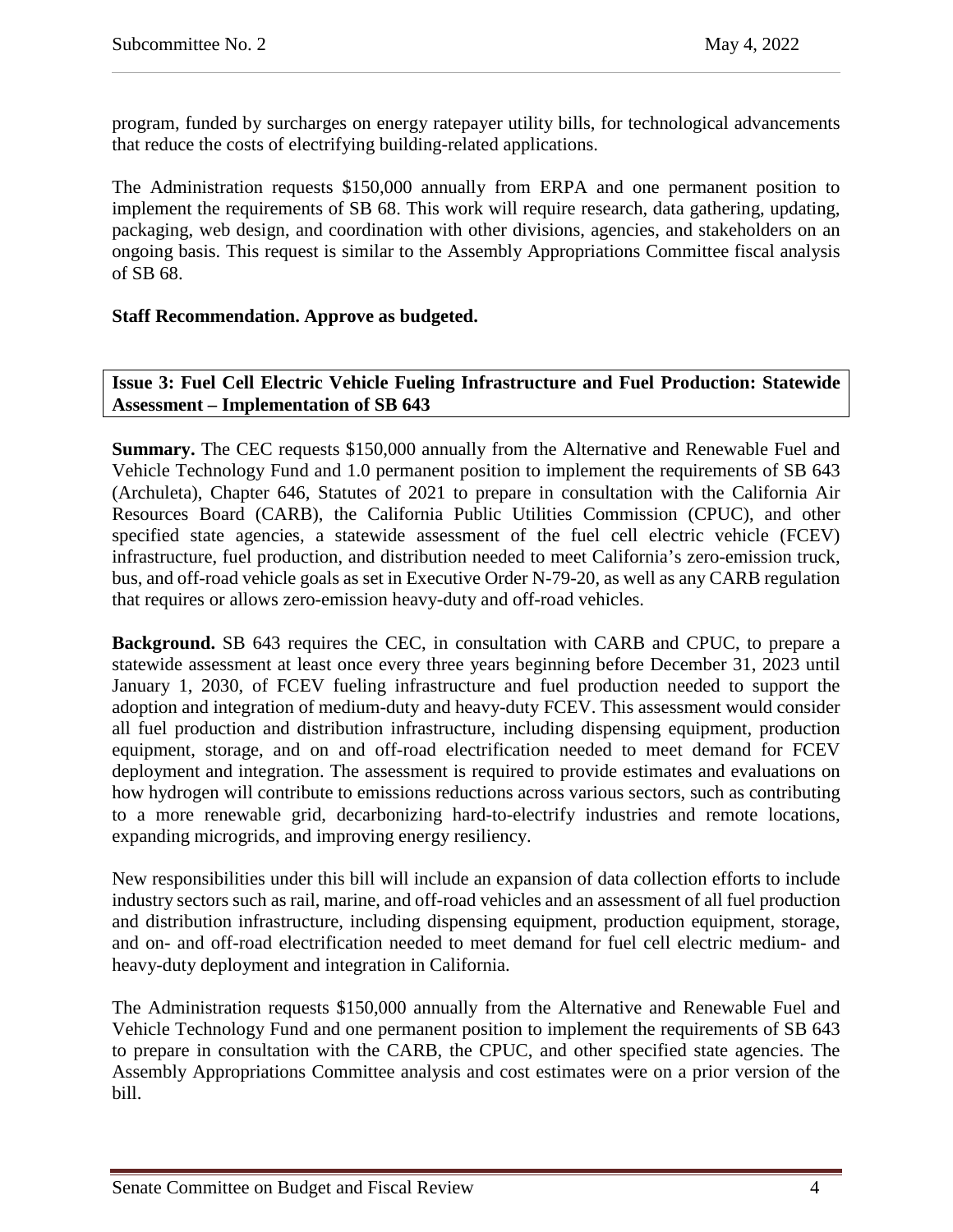## **Staff Recommendation. Approve as budgeted.**

#### <span id="page-4-0"></span>**Issue 4: Air pollution: alternative vehicles and vehicle infrastructure – Implementation of SB 589**

**Summary.** CEC requests \$113,000 annually from the Alternative and Renewable Fuel and Vehicle Technology Fund and 0.8 permanent position to implement the requirements of SB 589 (Hueso), Chapter 732, Statutes of 2021. The additional resources will assess workforce and resource needs associated with electric vehicle charging infrastructure deployment goals.

**Background.** SB 589 expands the types of projects eligible for funding from the Alternative and Renewable Fuel and Vehicle Technology Program (ARFVTP) to include projects that develop instate supply chains and the workforce for raw materials and components needed for zero-emission vehicle (ZEV) manufacturing. This bill expands the groups the CEC must consult as part of ARFVTP workforce development efforts to include the California Conservation Corps, local Conservation Corps, the California Mobility Center, and the California Community Colleges. This bill also incorporates workforce development as a resource the CEC must evaluate part of its regular assessment of resources needed to meet state ZEV deployment goals. The CEC requests \$113,000 annually from the ARFVT Fund and 0.8 permanent position to implement the requirements of SB 589. This cost estimate is similar to the Assembly Appropriations Committee analysis.

#### **Staff Recommendation. Approve as budgeted.**

#### <span id="page-4-1"></span>**Issue 5: Solar Equipment List Direct Appropriation (Spring Finance Letter)**

**Summary.** The CEC requests a permanent direct appropriation for \$1,281,000 from the Public Utilities Commission Utilities Reimbursement Account to fund the CEC's Solar Equipment List Program and replace the current Interagency Agreement (IA) funding mechanism. The IA with the California Public Utilities Commission (CPUC) ends on June 30, 2022.

**Background.** The CEC developed the Solar Equipment List under SB 1 (Murray), Chapter 132, Statutes of 2006, establishing criteria and standards for solar incentive programs under the California Solar Initiative. All major components of solar energy systems (PV modules, inverters, and meters) had to be chosen from eligible equipment lists. To have their equipment included on the lists, manufacturers must provide certification from a nationally recognized testing laboratory that the components meet safety standards. The CEC verifies information provided by manufacturers to maintain equipment on the lists. California's large investor-owned utilities also use the solar equipment lists as a required standard for Rule 21 interconnection and for net energy metering purposes.

The CEC's Solar Equipment List program provides critical support for the state's utilities streamlined approval of interconnection for distributed solar energy resources and storage systems as well as numerous incentive and technical assistance programs.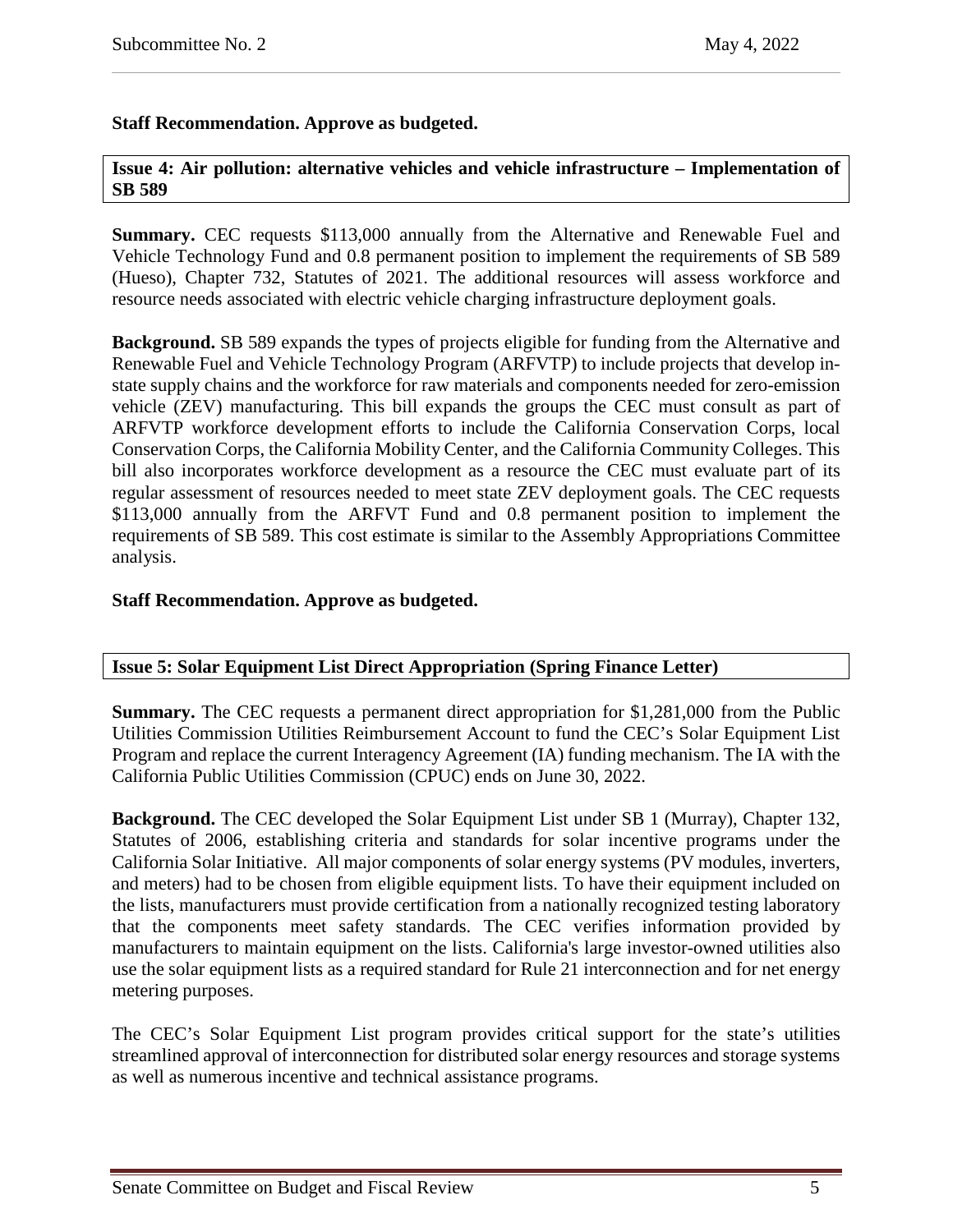In fiscal year 2019-20, the CEC put forth a series of budgetary actions necessary to reduce the Energy Resources Programs Account (ERPA) structural deficit. One element of those budgetary actions was to provide funding for the Solar Equipment List Program from PUCURA via an interagency agreement (IA) between the CEC and CPUC, which was effective July 1, 2019. The IA provides annual contract funding of \$1,281,000 and it expires June 30, 2022. The IA payment terms require the CEC to issue 12 quarterly reimbursement invoices to the CPUC for this funding.

CEC seeks a more permanent funding solution for the Solar Equipment List program and eliminate the time-consuming administrative steps associated with seeking reimbursement via an IA, the CEC proposes an on-going annual direct appropriation of \$1,281,000. This request includes support for the existing staff level of 8.0 PY and \$50,000 in contract funds annually, a reduction from the current \$70,000 in annual contract funds provided for under the existing agreement.

## **Staff Recommendation. Approve Spring Finance Letter.**

# <span id="page-5-0"></span>**8570 CALIFORNIA DEPARTMENT OF FOOD AND AGRICULTURE**

#### <span id="page-5-1"></span>**Issue 6: Emerging Threats Information Data Management System (Spring Finance Letter)**

**Summary.** CDFA requests \$1,954,000 in 2022-23 (\$1,231,000 General Fund and \$723,000 Food and Agriculture Fund) and \$904,000 in 2023-24 (\$570,000 General Fund and \$334,000 Food and Agriculture Fund) to complete the planning activities required by the Department of Technology Project Approval Lifecycle to replace the existing legacy Emerging Threats Information Data Management System (ET). This system supports CDFA's Animal Health and Food Safety Services Division, the lead state organization for protecting consumers, livestock, and California's economy from catastrophic animal diseases, food safety and other health or agricultural related issues.

**Background.** In 2004, CDFA's Animal Health and Food Safety Services Division (AHFSS) initiated efforts to consolidate several stand-alone legacy systems distributed over the state into a single Web- based system to enhance the collection, processing and reporting of program activity data. The consolidation efforts resulted in development and implementation of the ET that is the central source of information management for the Animal Health, Bureau of Livestock Identification, Meat, Poultry and Egg Safety, and Milk and Dairy Food Safety Branches.

A 2016 analysis of ET, performed by the CDT Data Management Consultant, found that ET's current data model no longer represents the business need of AHFSS. The report stated that ET's "data integrity may have already been compromised" impacting the ability to exchange essential demographic information (core data, "people and places") amongst AHFSS programs. Additionally, the CDT report also identified that the means to ensure reliable shared data, necessary for key management decision, are not fully implemented, resulting in duplicate information and orphaned records. These leads to duplicated, incomplete, and invalid data.

For example, ET's critical information deficiencies was highlighted at the onset of the virulent Newcastle Disease (vND) response in 2018. CDFA's information for facilities producing or handling eggs was inconsistent across AHFSS programs, resulting in data quality issues. It took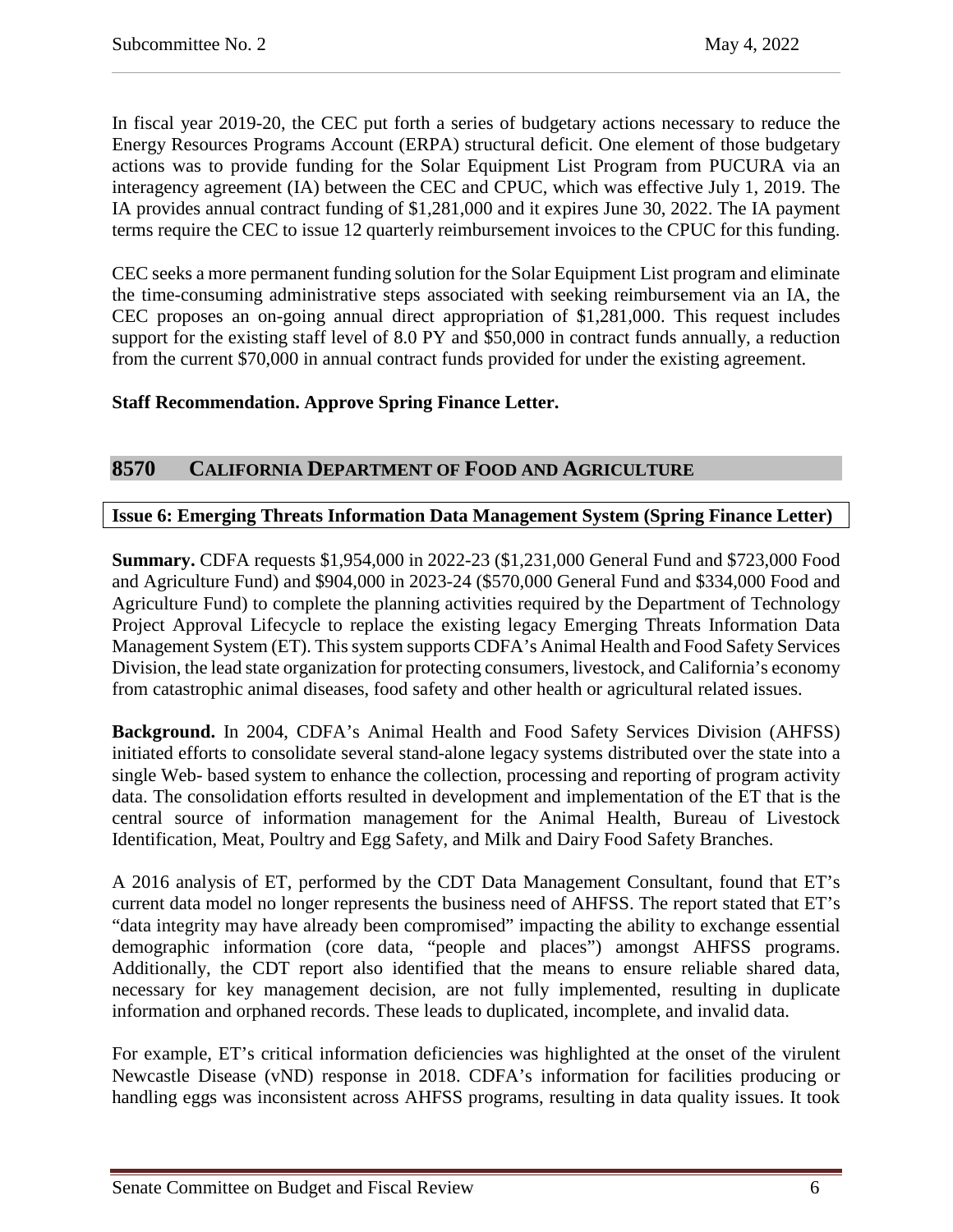nearly three months and hundreds of hours of staff time to validate and clean information associated with the poultry and egg facilities.

The 2019 Budget Act included \$2.5 million one-time General Fund for ET consultant services for project planning, data cleanup, system documentation, and the development of a potential information technology solution. The CDT Project Approval Lifecycle Stage Gate 1 Business Analysis is complete, and Stage Gate 2 Alternatives Analysis was submitted to CDT, reviewed, feedback provided, and an update to the Stage Gate 2 document underway. CDFA has committed all of the \$2.5 million General Fund to work orders to complete the Stage Gate 2 document by May 2022, with additional data cleanup work to reduce project data conversion risk. Additionally, CDFA has been in discussions with CDT and the State Technology Procurement Division on the potential use of the Challenged Based Procurement approach, which would overlap Stage Gates 2 and 3.

The Spring Finance Letter requests funding to complete planning activities, project. Consultant resources will be managed by the CDFA Office of Information Technology Services. AHFSS will dedicate one Retired Annuitant staff member to ensure that the business needs of the program are met and align with the CDFA Strategic Plan goals. AHFSS will review and approve consultant timesheets and oversee the approved project budget. This funding will allow CDFA to complete PAL Stage Gate 3 and 4 activities, which include the competitive procurement and contract award for an ET replacement. The project is currently estimated to be \$60 million, of which approximately \$50 million is for implementation services, \$2 million for licenses, and \$8 million state costs. CDFA will be completing the Financial Analysis Worksheet in the coming weeks to identify the final cost estimate for Stage Gate 2.

#### **Staff Recommendation. Approve Spring Finance Letter as proposed.**

## <span id="page-6-0"></span>**Issue 7: Extension of Invasive Shot Hole Borer Funding (Spring Finance Letter)**

**Summary.** CDFA requests an extension of the liquidation period from June 30, 2022, to June 30, 2024, to complete the Invasive Shot Hole Borer (ISHB) research and outreach activities necessary to create a comprehensive strategy to control ISHB. These activities are needed to develop essential components of an evolving regional Integrated Pest Management program.

**Background.** The ISHB are invasive ambrosia beetles, native to Southeast Asia that are responsible for the death of thousands of trees in Southern California. ISHB s is associated with a fungal pathogen that the beetles carry with them and transmit to host trees and cause a disease called Fusarium Dieback (FD). The vascular stress caused by the fungal disease, combined with physical damage from the extensive beetle galleries, leads to general tree decline and, eventually, tree death.

The Budget Act of 2018 included \$5 million one-time General fund for PSHB activities. The California Invasive Species Advisory Committee (CISAC) held a series of public stakeholder meetings to develop an ISHB action plan. The consensus of the stakeholder group was to use the funds for research, trapping and outreach. The CISAC ISHB sub-committees concluded their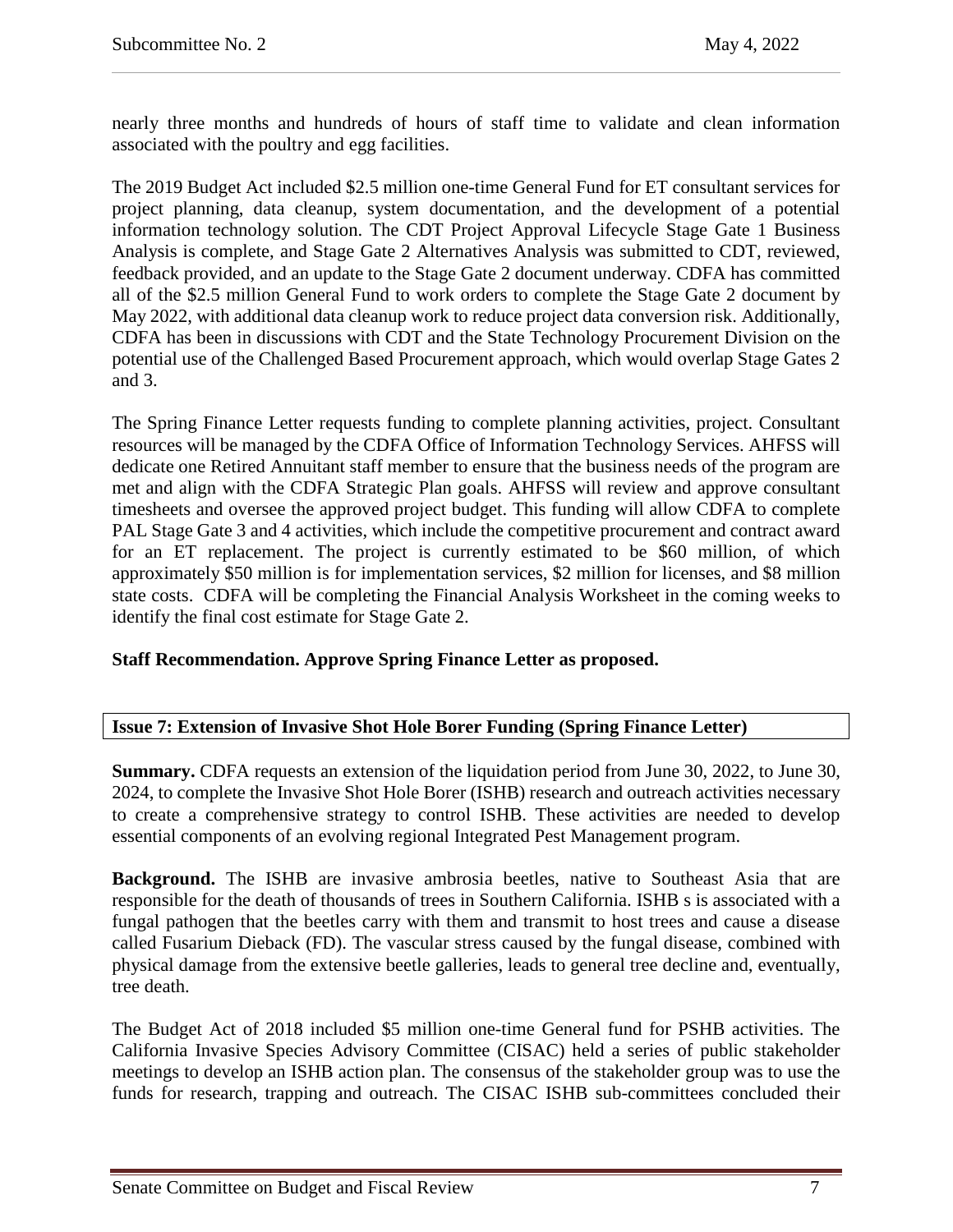prioritization phase and grants were awarded to start addressing top priorities, with the University of California Integrated Pest Management (UC IPM) managing a master grant. Due to the timing of the CISAC process, the \$5 million was reappropriated by the Budget Act of 2019. CDFA estimates that \$1 million of this funding remains.

CDFA notes that the trapping portion of the contract at UC IPM is complete, however the research and outreach activities will not be fully completed by the liquidation deadline of June 30, 2022. Specifically, UC IPM is contracted to research biocontrol, IPM, epidemiology, chipping, endophytes, economic impacts and trap optimization. Much of the research has been conducted, however, due to COVID-19, some research is still incomplete due to travel restrictions.

CDFA is requesting an extension of the liquidation period from June 30, 2022, to June 30, 2024, to allow grant recipients more time to expend encumbered funds, as the COVID-19 pandemic has led to unforeseen delays.

**Staff Recommendation. Approve Spring Finance Letter as proposed.**

<span id="page-7-0"></span>**Issue 8: Information Technology Security Remediation and Sustainability (Spring Finance Letter)**

**Summary.** CDFA requests \$2,942,000 General Fund and \$544,000 special funds and one permanent position in 2022-23, \$2,455,000 General Fund and \$540,000 special funds in 2023-24, and \$1,030,000 General Fund and \$540,000 special funds in 2024-25 and ongoing to manage, implement, and maintain mitigation efforts to resolve high-risk information technology security findings, "true up" its personal services and operating expense and equipment costs, and fund two existing authorized positions within CDFA's Office of Information Technology Services (OITS).

**Background.** OITS provides information technology (IT) services for all CDFA staff and locations. OITS is responsible for the development and maintenance of over 430 IT systems that supports CDFA's business operations and critical business functions. In addition to supporting existing systems, OITS is charged with working with the divisions to implement new systems, new functionality, and enhancements. The chart below outlines the SFL funding request.

| <b>Area</b>                                      |       | <b>BY</b>   | $BY + 1$    |
|--------------------------------------------------|-------|-------------|-------------|
| Consulting & Professional Services               |       | \$1,407,200 | \$1,453,600 |
| Hardware/Software/Software as a Service          |       | 1,154,132   | 624,032     |
| True costs of the IT reclassifications           |       | 447,940     | 447,940     |
| Funding for the two positions that were unfunded |       | 244,690     | 244,690     |
| Funding for the IT manager                       |       | 178,807     | 178,807     |
| OE&E (Office supplies, laptops, training, etc.)  |       | 53,231      | 45,931      |
|                                                  | Total | \$3,486,000 | \$2,995,000 |

Over the past several years, CDFA has undergone annual IT Security Audits and Assessments by California Department of Technology State Information Security Office (SISO) and the California Military Department (CMD). These audits found a significant number of identified security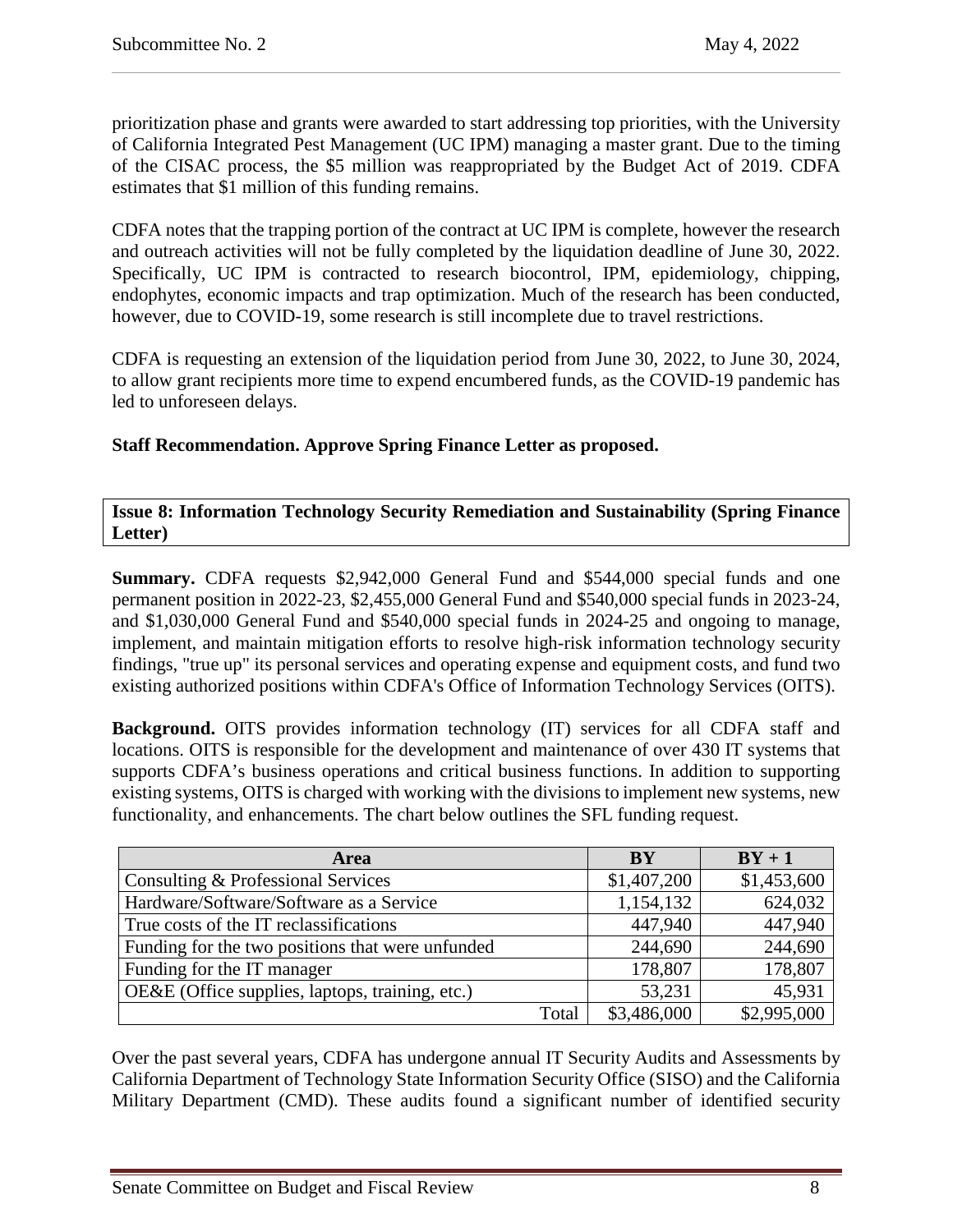findings. CDFA's Plan of Action and Milestones (PoAM) is a confidential document that CDFA submits quarterly to SISO on its actions to mitigate and manage these security findings. From 2019-20 through 2020-21, OITS redirected three positions to expand CDFAs Agency Information Security Office (AISO) to address workload associated with the security audits. However, CDFA believes they do not have enough funding or staff to address or mitigate the findings identified in the PoAM. CDFA notes that many of the findings require procurement of software applications, which will have one-time and ongoing costs associated with software licenses. CDFA requests \$1.41 million for consulting and professional services and \$1.15 million for hardware and software in 2022-22, and \$1.45 million for consulting and professional services and \$0.62 million for hardware and software in 2023-24 to address these security issues.

Due to CDFA OITS staffing limitations, the existing AISO is also the manager over the Infrastructure Operations team. However, SIMM 5305-A "Information Security Program Management Standard" specifies that the Information Security Officer (ISO) should not be assigned multiple roles that could present a conflict-of-interest. Therefore CDFA requests one IT Manager I position and associated funding to allow CDFA to comply with SIMM 5305-A. CFFA requests \$178,807 to fund this position.

In June 2015, the state began an effort to consolidate IT classifications, many of which had not been updated in over 20 years. In developing the new IT classifications, the statewide team grouped legacy classifications with similar functions and/or salaries into new classification. The new classifications transitioned approximately 36 IT classifications into five rank-and-file IT classifications and four IT supervisory/managerial classifications. The changes took effect in January 2018. OITS had 60 authorized positions that received salary increases to match the new classifications and absorbed this increase with existing resources. OITS used its OE&E budget to bridge the salary and benefit gap, resulting in significant shortfalls for OE&E that eliminated most of the training as well as other expenses related to better equip staff to perform the work they were assigned. CDFA requests \$0.45 million in 2022-23 to "true-up" personal services costs that increased because of statewide IT Classification Consolidations, which occurred in 2018.

OITS currently has two authorized positions that are not funded, one IT Specialist I and one IT Associate. When IT Consolidation was implemented, all CDFA IT positions were administratively consolidated under to OITS. While all positions and associated funding was administratively moved to OITS, two positions continued to reside within and were funded by a business program. In 2020, these two positions were formally moved under OITS to support IT needs, however, the funding did not follow them. CDFA requests \$244,690 to fund these two positions.

## **Staff Recommendation. Approve Spring Finance Letter as proposed.**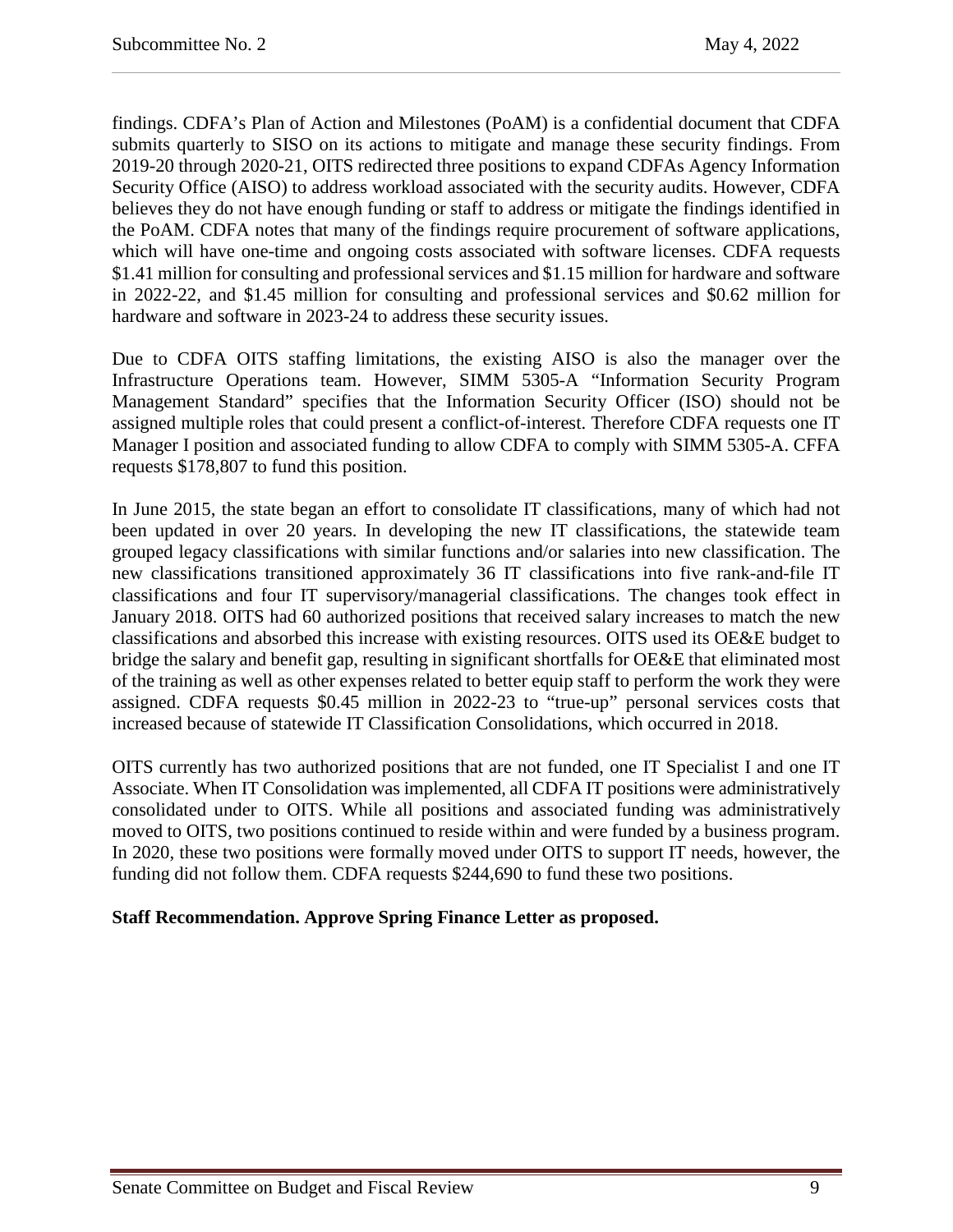#### <span id="page-9-0"></span>**Issue 9: Technical Correction (Spring Finance Letter)**

**Summary.** CDFA requests a technical correction to amend a code section reference in budget bill language. Specifically, CDFA requests to amend Provision 2 of Item 8570-001-6088 as follows:

"2. The funds appropriated in Schedule (2) shall be available as follows:

(a) \$50,000 shall be available consistent with subdivision (b) of Section 80134 of the Public Resources Code.

(b) \$100,000 shall be available consistent with subdivision (b) of Section 81047 **80147** of the Public Resources Code."

Section 81047 does not exist in the public resources code. Subdivision (b) of Section 80147 of the Public Resources Code is about the State Water Efficiency and Enhancement Program.

#### **Staff Recommendation. Approve Spring Finance Letter.**

## <span id="page-9-1"></span>**8660 CALIFORNIA PUBLIC UTILITIES COMMISSION**

<span id="page-9-2"></span>**Issue 10: Bioenergy Market Adjusting Tariff program: Community Choice Aggregators - Implementation of AB 843**

**Summary.** The CPUC requests \$865,000 limited-term funding from the Public Utilities Commission Utilities Reimbursement Account for four three-year full- time temporary positions to implement new work resulting from AB 843 (Aguilar-Curry), Chapter 843, Statutes of 2021. This legislation requires the CPUC to develop and adopt processes for contract approval and cost recovery to administer the state's Bioenergy Market Adjusting Tariff (BioMAT) program for community choice aggregators (CCA).

**Background.** The BioMAT is a feed-in-tariff program created by SB 1122, which established a 250 Megawatt (MW) procurement program for small-scale bioenergy projects. The program was first implemented in 2014 and uses a standard contract and a market-based mechanism to arrive at the contract price. The goal of the BioMAT program is to promote competition for entrants to the bioenergy market using a simplified procurement mechanism. The program procurement is allocated into three discrete feedstock categories: Biogas, Dairy/Agriculture, and Sustainable Forest Management. The CPUC has overseen the procurement of nearly 50 MW of BioMAT procurement since the start of the program. The program capacity allocations are divided amongst the three large IOUs.

AB 843 authorizes CCAs to submit eligible bioenergy projects for cost recovery from electric utility ratepayers, pursuant to the BioMAT program, if open capacity exists within the 250 megawatts (MW) program limit. CCAs are governmental entities formed by cities and counties to purchase power for their residents and businesses. To implement AB 843, the CPUC must establish a filing and approval process for CCAs' standard contract terms and conditions, adopt a process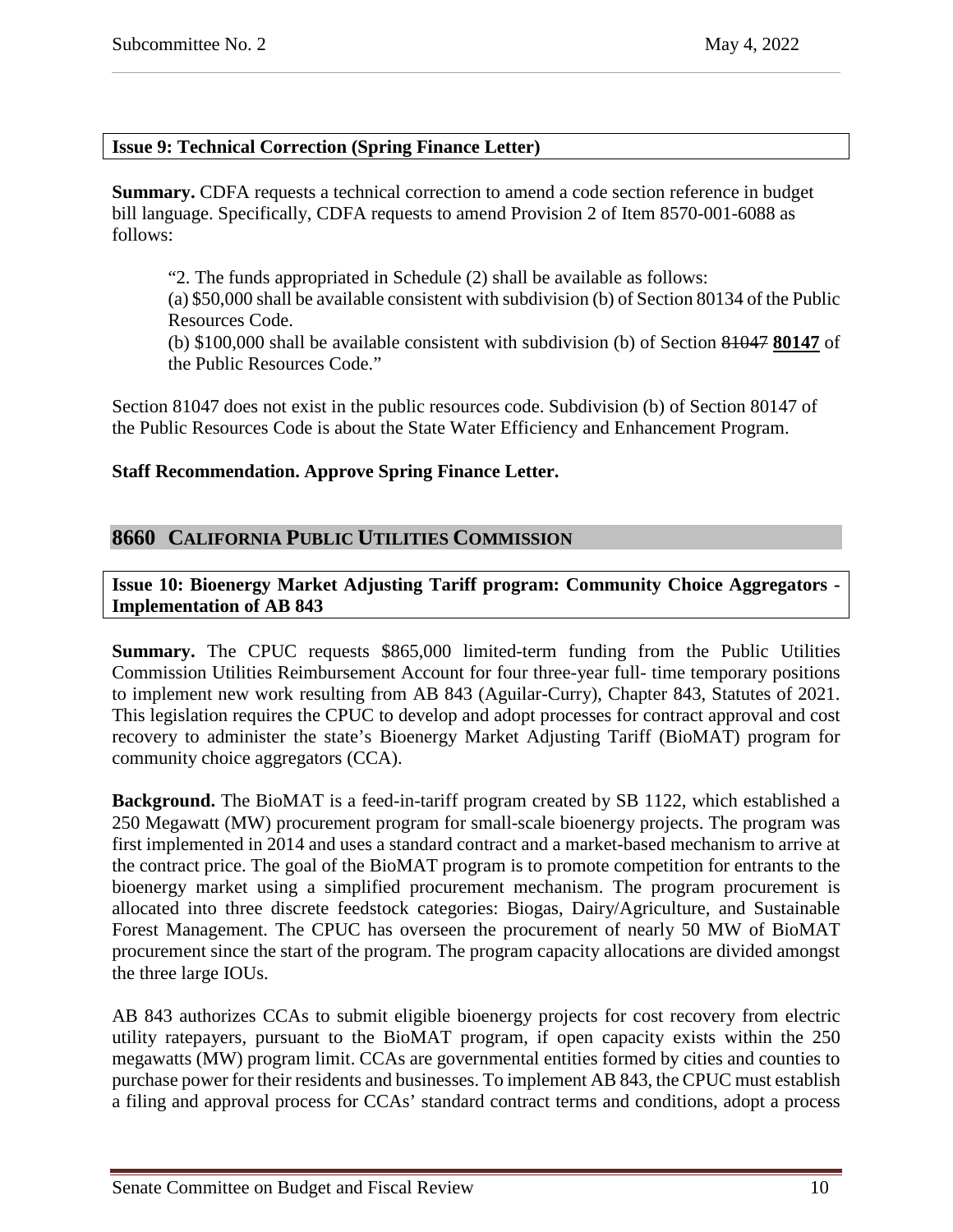for CCAs to file their BioMAT Tariffs, and establish a process for CCAs to submit eligible bioenergy contracts to the CPUC for cost recovery. The PUC requests \$865,000 limited-term funding from the Public Utilities Commission Utilities Reimbursement Account for four threeyear full- time temporary positions to implement AB 834. This cost is consistent with the Senate Appropriations Committee Analysis.

#### **Staff Recommendation. Approve as budgeted.**

## <span id="page-10-0"></span>**Issue 11: Broadband Infrastructure Deployment – Implementation of AB 41**

**Summary.** CPUC requests \$159,000 ongoing for one new permanent full- time position; \$105,000 one-time funding in 2022-23 for computer hardware, software, and training; and \$30,000 ongoing starting in 2023-24 from the Public Utilities Commission Utilities Reimbursement Account to develop, implement, and administer the new requirements mandated by AB 41 (Wood), Chapter 659, Statutes of 2021.

**Background.** The CPUC began creating and hosting the state's interactive broadband map in 2010 with an American Recovery and Reinvestment grant from the National Telecommunications and Information Administration. Since that time, the CPUC has updated the map each year and added new features, such as public feedback, census data, legislative districts, and provider coverage tools. Before the CPUC publishes broadband data to the interactive map, it must go through several steps: verification, geo-processing, and validation.

AB 41 requires the CPUC to update broadband maps to specified information about local broadband service and it requires the California Department of Transportation (Caltrans) to install conduit for fiber communications lines as part of projects to build a state-owned middle-mile broadband network.

AB 41 requires the CPUC to transition from census block level data collection and analysis to "serviceable locations." This is a step-change in terms of quantity of broadband data records being collected and processed, and the increased granularity will enable staff to calculate the percentage of each census block that has broadband service meeting federal and state standards.

The CPUC requests \$159,000 ongoing for one new permanent full-time position; \$105,000 onetime funding in 2022-23 for computer hardware, software, and training; and \$30,000 ongoing starting in 2023-24 from the CPUC Utilities Reimbursement Account to develop, implement, and administer the new requirements mandated by AB 41. The Senate Appropriations Committee analysis was for a prior version of the bill, and some of the work form the bill was included in the Broadband Package of the 2021 Budget Act.

#### **Staff Recommendation. Approve as budgeted.**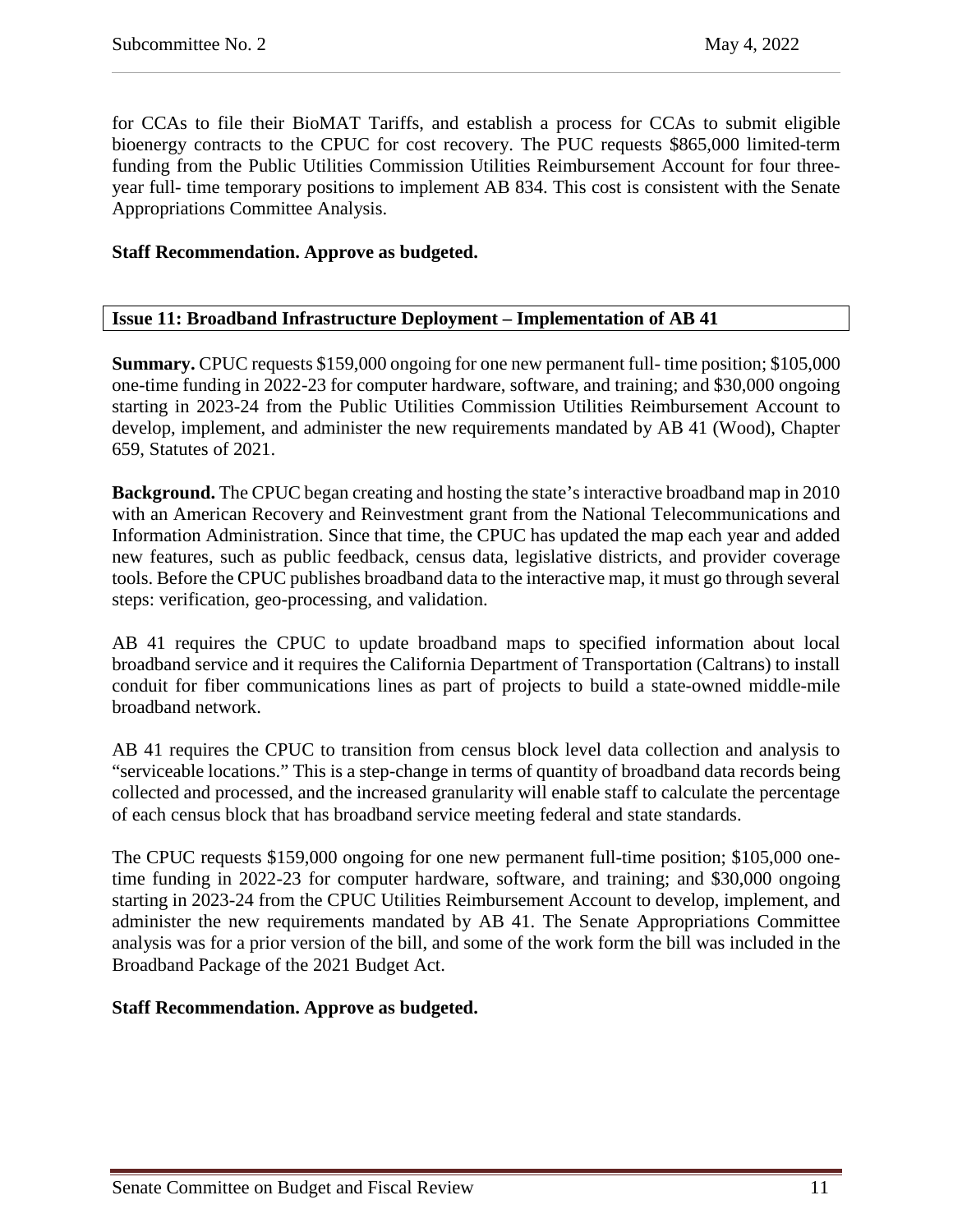#### <span id="page-11-0"></span>**Issue 12: Broadband Services: Advance Services Fund – Implementation of AB 14**

**Summary.** CPUC requests \$564,000 ongoing from the Public Utilities Commission Utilities Reimbursement Account and the California Advanced Services Fund for three three-year full-time temporary positions to develop, implement, and administer program changes to the California Advanced Services Fund (CASF), the Deaf and Disabled Telecommunications Program (DDTP), and surcharges, as mandated by AB 14 (Aguilar-Curry), Chapter 658, Statutes of 2021, in addition to one-time costs of \$1,950,000 for the Telecommunications User Fee Filing System (TUFFS) and \$1,250,000 for the Program Claims Management System (PCMS), as well as \$382,000 ongoing for contracts, equipment, and cloud subscriptions.

**Background.** The CASF is administered by the CPUC to provide grants for broadband infrastructure and adoption. Lack of broadband access generally stems from two primary causes: a lack of sufficient infrastructure and a lack of affordable broadband service. The CASF helps address the degree to which a lack of infrastructure limits broadband access. The CASF is funded by an end user surcharge on in-state telecommunications services. AB 14 extends the sunset for the CASF surcharge to December 31, 2032, allows the CPUC to limit cost-shifts for the surcharge, and authorizes the CPUC to collect specified information about affordable internet plans from internet service providers.

The DDTP Program provides assistive telecommunications equipment, speech generating devices, and relay services to qualified Californians. The program goal is to provide access to basic telephone service for Californians who have difficulty using the telephone. AB 14 also establishes a cap of \$100 million on the maximum amount of funding CPUC can collect to fund DDTP.

PCMS is an IT Project currently underway to implement a system to manage and track claims related to the state's Public Purpose Programs (PPP), including CASF and DDTP. This project is currently negotiating the implementation vendor contract and the scope and requirements for this implementation have already been defined and finalized. AB 14 created additional requirements and new business rules which fall outside the scope of the existing project, some of which requires the CPUC to track Geographic Information System (GIS) data.

CPUC requests \$564,000 ongoing from the CPUC Utilities Reimbursement Account and the California Advanced Services Fund for three three-year full-time temporary positions to develop, implement, and administer program changes to CASF, DDTP, and surcharges, as mandated by AB 14. CPUC also requests one-time costs of \$1,950,000 for the Telecommunications User Fee Filing System and \$1,250,000 for the Program Claims Management System (PCMS), as well as \$382,000 ongoing for contracts, equipment, and cloud subscriptions. The Senate Appropriations Committee analysis notes that there are unknown one-time and ongoing costs for the PUC to incorporate rule changes into the CASF proceedings and adopt multiple ne programmatic processes.

#### **Staff Recommendation. Approve as budgeted.**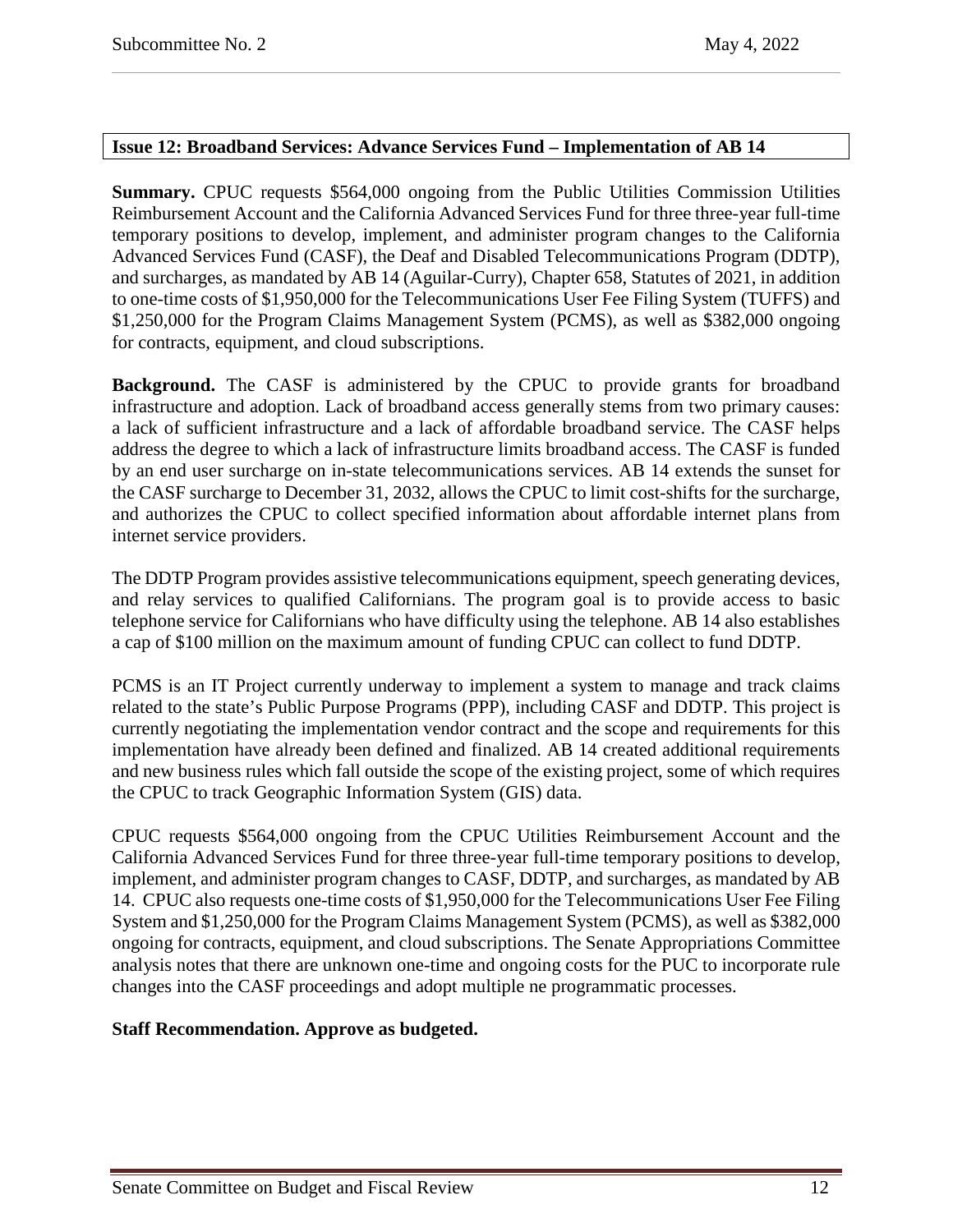#### <span id="page-12-0"></span>**Issue 13: California Advance Services Fund – Implementation of SB 4**

**Summary.** CPUC requests \$1.25 million for six three-year full-time temporary positions; and \$2.55 million per year for three years, \$30,000 one-time, and \$10,000 per year for two subsequent years for consultant services, training, and licenses from the California Advanced Services Fund to implement SB 4 (Gonzalez), Chapter 671, Statutes of 2021. The legislation makes numerous changes to the California Advanced Services Fund (CASF) program and extends the program to December 31, 2032.

**Background.** SB 4 extends the operation of the CASF through 2032, increases the annual funding cap for the CASF, and expands projects eligible for CASF grants to include fund broadband deployment at unserved locations used for emergency response. The changes will greatly expand eligibility for CASF-funded areas which is expected to result in a higher number of applications that will require review and processing by the CPUC. Changes to the definitions of household, area and housing units will add complexity and workload to the mapping activities. Additional workload includes managing the CASF proceeding and implementing the program expansion and other modifications called for in the legislation, and ensuring the program continues to make progress towards its statutory goals over time. New Information IT systems and additions to current systems will need to be maintained and supported. New work also includes oversight of the CEQA review, and consultation with environmental experts to ensure CEQA compliance and to assist the Communications Division with grants.

The CPUC requests \$1.25 million for six three-year full-time temporary positions; and \$2.55 million per year for three years, \$30,000 one-time, and \$10,000 per year for two subsequent years for consultant services, training, and licenses from CASF to implement SB 4. The Appropriations Committee Analysis notes that there are unknown one-time and ongoing costs to administer the programmatic changes to CASF.

#### **Staff Recommendation. Approve as budgeted.**

#### <span id="page-12-1"></span>**Issue 14: Lifeline Program – Implementation of AB 74**

**Summary.** CPUC requests \$171,000 from the Universal Lifeline Telephone Services Trust for one two-year full-time temporary position to implement AB 74 (Gonzalez), Chapter 410, Statutes of 2021 by modifying the California LifeLine (Program) application and recertification process to minimize barriers for customers to apply to the Program and recertify eligibility. Also requested are one-time funding of \$309,000 for Third-Party Administrator system changes and two-year funding of \$196,000 per year for outreach and communication efforts.

**Background.** The California LifeLine program provides affordable wireline and wireless phone service to approximately 1.4 million low-income customers. In 2005, the CPUC transferred the enrollment functions from the telephone corporations to a third party administrator (TPA). Under the CPUC's oversight and supervision, the TPA handles the application, enrollment, and renewal processes, and determines if an applicant is eligible to enroll in California LifeLine.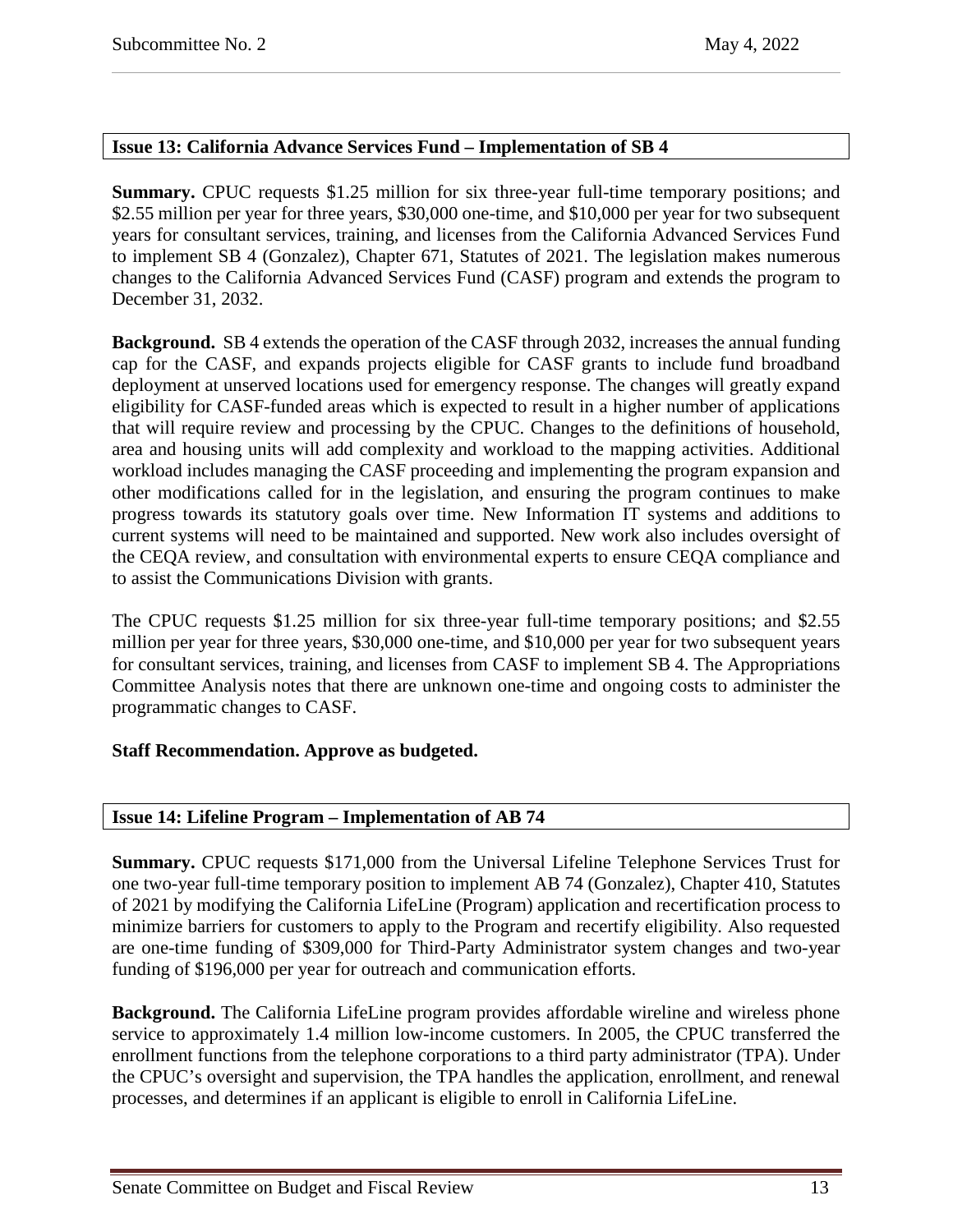Applicants may qualify for California LifeLine in two ways: (1) through enrollment in an eligible public-assistance program (program-based eligibility), or (2) meeting an income threshold (income-based eligibility). Under program-based eligibility, households may qualify for the California LifeLine discounts if they provide supporting documentation that at least one household member is enrolled in one or more eligible public-assistance programs such as Medicaid/Medi-Cal, Supplemental Security Income, CalFresh, etc. California LifeLine participants must also annually renew their participation in the Program to confirm continued qualification and intent to receive ongoing discounted phone services. Participants can renew by mail, online or over the phone.

AB 74 requires the CPUC to make various changes to the enrollment and recertification process for California's Lifeline program, including, but not limited to, requiring the CPUC to allow Lifeline subscribers to recertify their eligibility for the program electronically without the use of personal identification number (PIN). The bill also requires CPUC to annually post participation and recertification rate for Lifeline on its website. CPUC requests: (1) \$171,000 from the Universal Lifeline Telephone Services Trust for one two-year full-time temporary position to modify the application and recertification process, (2) \$309,000 one-time for Third-Party Administrator system changes, and (3) two-year funding of \$196,000 per year for outreach and communication efforts.

## **Staff Recommendation. Approve as budgeted.**

## <span id="page-13-0"></span>**Issue 15: Digital Infrastructure and Video Competition Act – Implementation of SB 28**

**Summary.** CPUC requests \$846,000 from the Public Utilities Commission Utilities Reimbursement Account for four three-year full-time temporary positions; as well as \$42,000 onetime and \$18,000 per year for two additional years for computer equipment, software, and training to implement the mandates of SB 28 (Caballero), Chapter 673, Statutes of 2021. SB 28 makes changes to the Digital Infrastructure and Video Competition Act (DIVCA) affecting households reporting and customer service requirements.

**Background.** DIVCA was signed into law in 2006, transferring responsibility for issuing cable television franchises from cities and counties to the CPUC. Prior to the passage of DIVCA, local governments licensed cable franchises. A cable provider seeking to offer video service in every part of California needed to obtain over 400 franchise agreements before the creation of a state franchise process. Few areas had more than one cable provider and the primary service competing against cable, satellite television service, was not required to obtain franchise agreements. DIVCA was intended to grow cable service in the state and increase competition between cable providers by lowering barriers associated with local franchising.

DIVCA requires state video franchise holders to provide certain information based on the census tract level to the CPUC by April 1 annually. SB 28 requires CPUC to collect granular data on actual locations served by franchisee to reflect the growing reliance on internet service. Additionally, the bill requires CPUC to adopt customer service requirements for cable franchises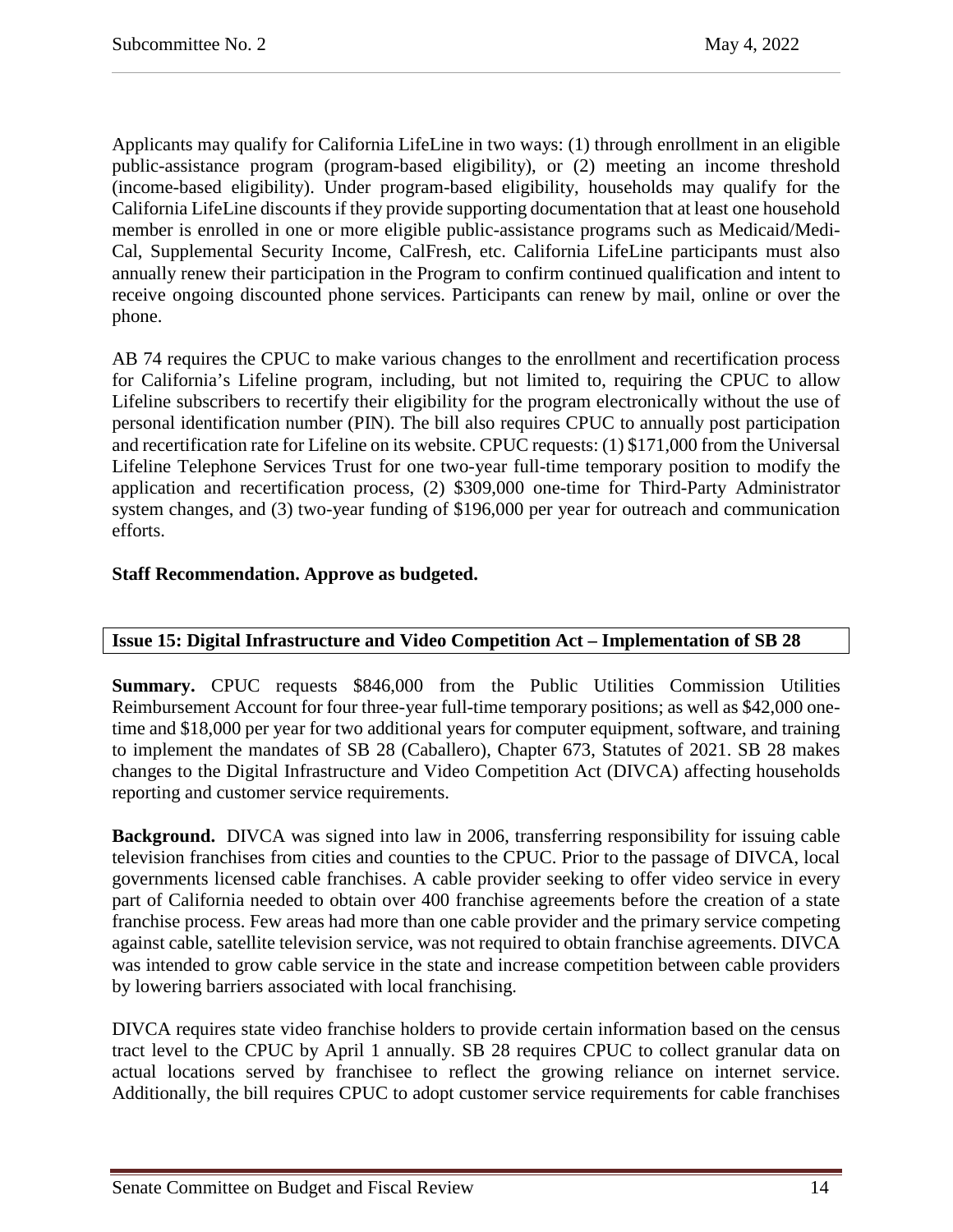and adjudicate customer complaints. The CPUC notes that this type of work is new, and chose to submit a conservative estimate of resources, and may submit additional staffing requests in the future to implement SB 28. CPUC requests \$846,000 from the CPUC Utilities Reimbursement Account for four three-year full-time temporary positions; as well as \$42,000 one-time and \$18,000 per year for two additional years for computer equipment, software, and training to implement SB 28. The Assembly Appropriations Committee Analysis was based on a prior version of the bill.

#### **Staff Recommendation. Approve as budgeted.**

<span id="page-14-0"></span>**Issue 16: Water and Sewer System Corporations Consolidation of Service – Implementation of AB 1250**

**Summary.** The CPUC requests \$2,796,000 from the Public Utilities Commission Utilities Reimbursement Account for five new permanent full-time positions and nine three-year full-time temporary positions to address an increasing number of utility applications and advice letters requesting consolidations of small community water systems and small state water systems under the expedited processes mandated by AB 1250 (Calderon), Chapter 713, Statutes of 2021.

**Background.** According to the SWRCB, there are currently approximately 1,500 small community water systems that are either at-risk or nearing at-risk status for failing to meet one or more key human rights to water goals or consistently failing to meet one or more primary drinking water standards. This list and number grow by approximately 47 additional small community water systems each year. AB 1250 establishes timeframes by when the CPUC is required to take action on a request for a water system consolidation for a small water system that is failing or at risk of failing, specifically twelve months for an application, as specified, and 180 days for an advice letter, as specified. CPUC requests \$2,796,000 from the Public Utilities Commission Utilities Reimbursement Account for five new permanent full-time positions and nine three-year full-time temporary positions to address an increasing number of utility applications and advice letters requesting consolidations of small community water systems and small state water systems under the expedited processes. This request is similar to the fiscal analysis included in the Senate Appropriations Committee analysis.

#### **Staff Recommendation. Approve as proposed.**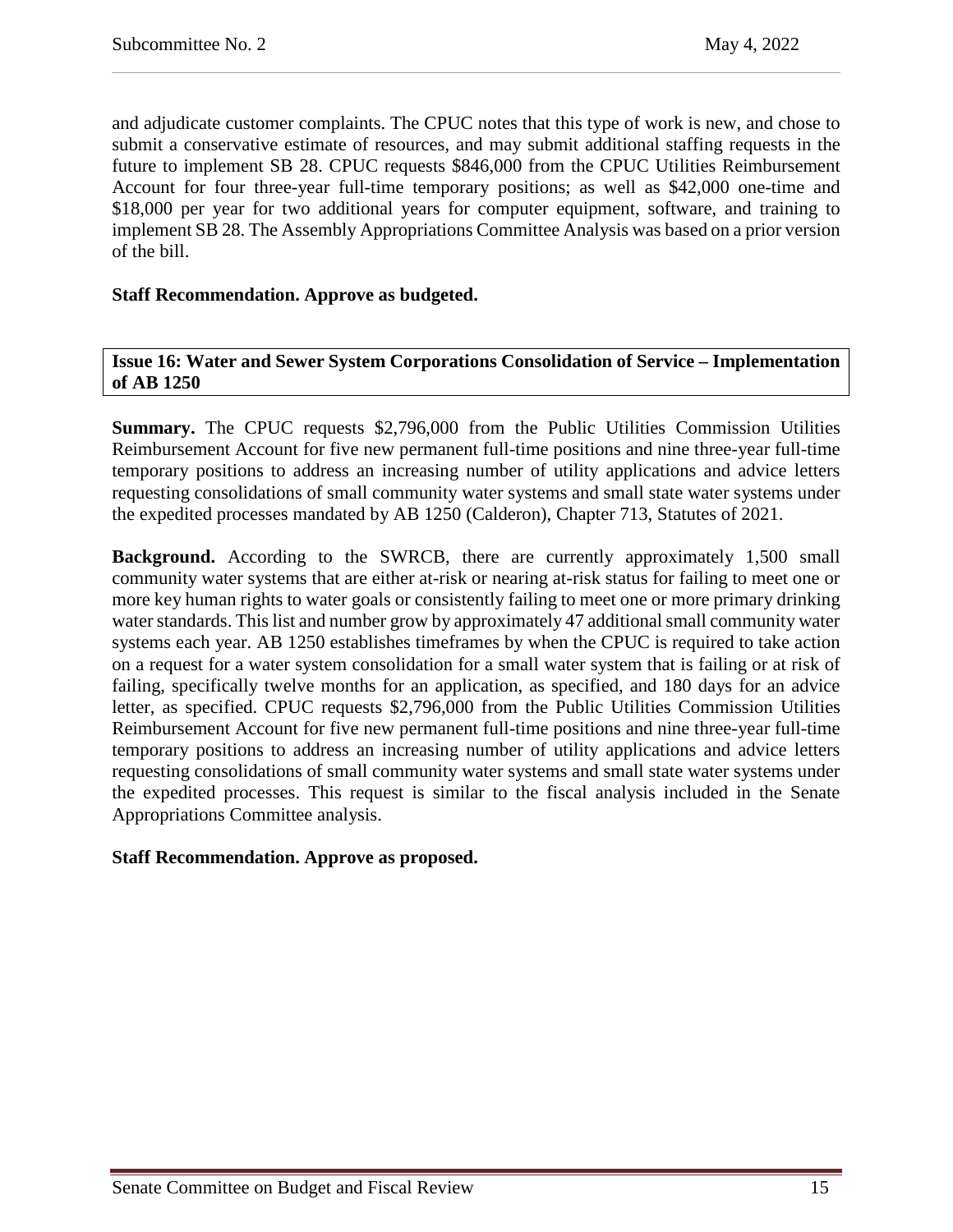## <span id="page-15-0"></span>**Issue 17: CPUC Enterprise Solutions Ongoing Maintenance and Support Costs (Spring Finance Letter)**

**Summary.** CPUC requests \$5,824,000 for fiscal year 2022-23 and \$6,115,000 ongoing from various special funds for ongoing maintenance and support costs of enterprise-wide information technology (IT) solutions and tools implemented in recent years. These funds will support CPUC projects and efforts so that legacy systems can be upgraded and/or replaced, and new systems created to address new and evolving CPUC business needs.

**Background.** In recent years, CPUC IT project-specific budget requests did not account for ongoing maintenance and support of technology, nor did the CPUC seek additional funds for procuring enterprise-wide IT solutions and tools that were in support of CPUC. To cover these expenditures, the CPUC has been using baseline salary savings to fund these critical services, but cannot continue to sustain the ongoing maintenance and support costs in that manner.

PUC adopted a variety of platforms and enterprise technologies in recent years, such as analytical applications, data storage, information security, back office applications, personal productive, and content management.

PUC requests \$5.82 million in 2022-23 and \$6.12 million ongoing from various special funds for maintenance and support of 33 enterprise IT solutions and tools. These include various subscriptions, software licenses and platforms, including Salesforce licensing at \$1 million ongoing, Microsoft upgrade from E3 to E4 at \$692,663 in 2022-23 and \$727,296 ongoing, VMWare universal licensing at \$975,341 in 2022-23 and \$1,024,108 ongoing, Sitecore website platform at \$459,026 in 2022-23 and \$481,978 ongoing, and MuleSoft API licensing subscription at \$360,533 in 2022-23 and \$378,660 ongoing, among others.

## **Staff Recommendation. Approve Spring Finance Letter.**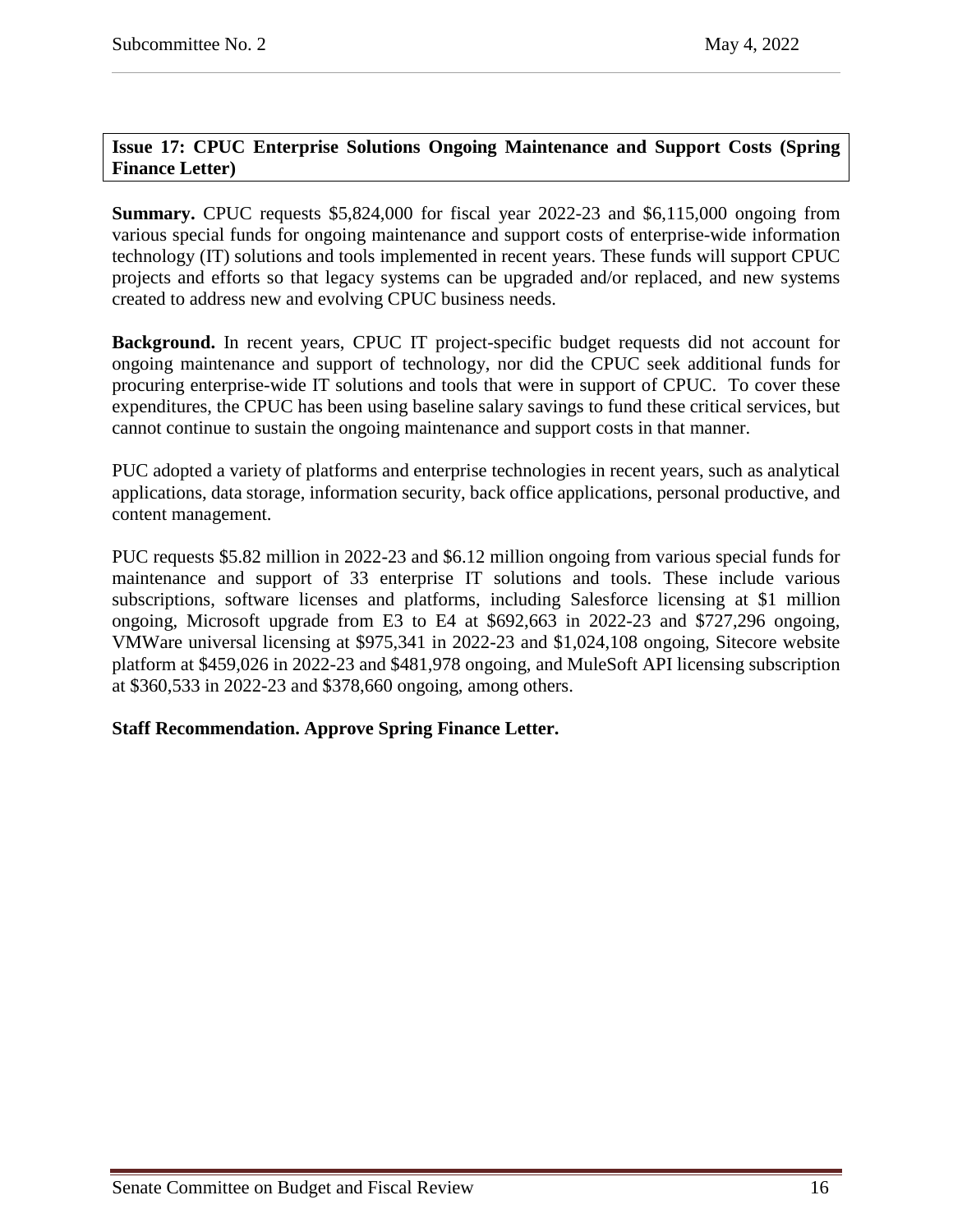# <span id="page-16-0"></span>**Issue 18: Human Resources: Human Capital Management (HCM) System (Spring Finance Letter)**

**Summary.** CPUC requests \$1,960,000 in 2022-23 and \$200,000 ongoing from various special funds to procure, implement, and license the Human Capital Management (HCM) system to increase CPUC Human Resources Division (HRD) staff efficiency and provide greater timeliness and accuracy, while supporting related human resources (HR) data initiatives. Specifically, the CPUC requests the following:

- \$1,400,000 one-time cost for procurement and implementation of the HCM system
- \$200,000 one-time cost for California Department of Technology (CDT) Independent Project Oversight (IPO)
- \$160,000 one-time cost for unanticipated/unplanned project items
- \$200,000 in ongoing annual licensing fees

**Background.** The State Controller's Office decommissioned PUC's legacy Human Resource Information System (HRIS) in 2014. In response, PUC developed and implemented the Electronic Timesheet System (ETS) as a stopgap measure to maintain timekeeping and data reporting. ETS was integrated with the SCO California Leave Accounting System to allow PUC to track and report employee time reports and leave information. Besides the ETS, CPUC HRD relies on manual, paper-driven processes for a vast majority of its critical functions—including position control, position management, manual data compilation and analysis, manual data reports generation, paper-driven recruitment, and the employee management process, among others. These manual processes create difficulty in completion, tracking, and providing accurate timely management reports. The current systems and processes are also lacking in meeting the necessary compliance and reporting requirements of the control and oversight agencies. Additionally, existing CPUC HR systems and processes are decentralized and lack automated workflows.

The Administration notes that the HCM system will implement (1) Automated Request for Personnel Action (RPA) process, (2) Centralized duty statements and employee records, (3) Performance management (probationary reports, annual appraisals, ongoing feedback, (4) case management, (5) dashboards, tracking and analytics for succession planning, turnover, diversity, and demographics of positions, (6) mobile/ streamlined experience, and (7) tracking and retention of documents in the online system for access and audits. The Administration notes that the request will update the current manual paper-based workflows and systems to an integrated cloud-based approach. Additionally, PUC employees will have access to a self-service portal and other online features.

PUC anticipates that the HCM will help the HRD conduct performance appraisal and probation report for all active employees, increase the number HR tasks performed, provide staff with secure options to manage their leave and pay records, and conduct CPUC workforce position management among others.

The CPUC completed Stage 1 Business Analysis of the Project Approval Lifecyle process and is nearing the end of Stage 2 Alternatives Analysis. The CPUC has identified a vendor through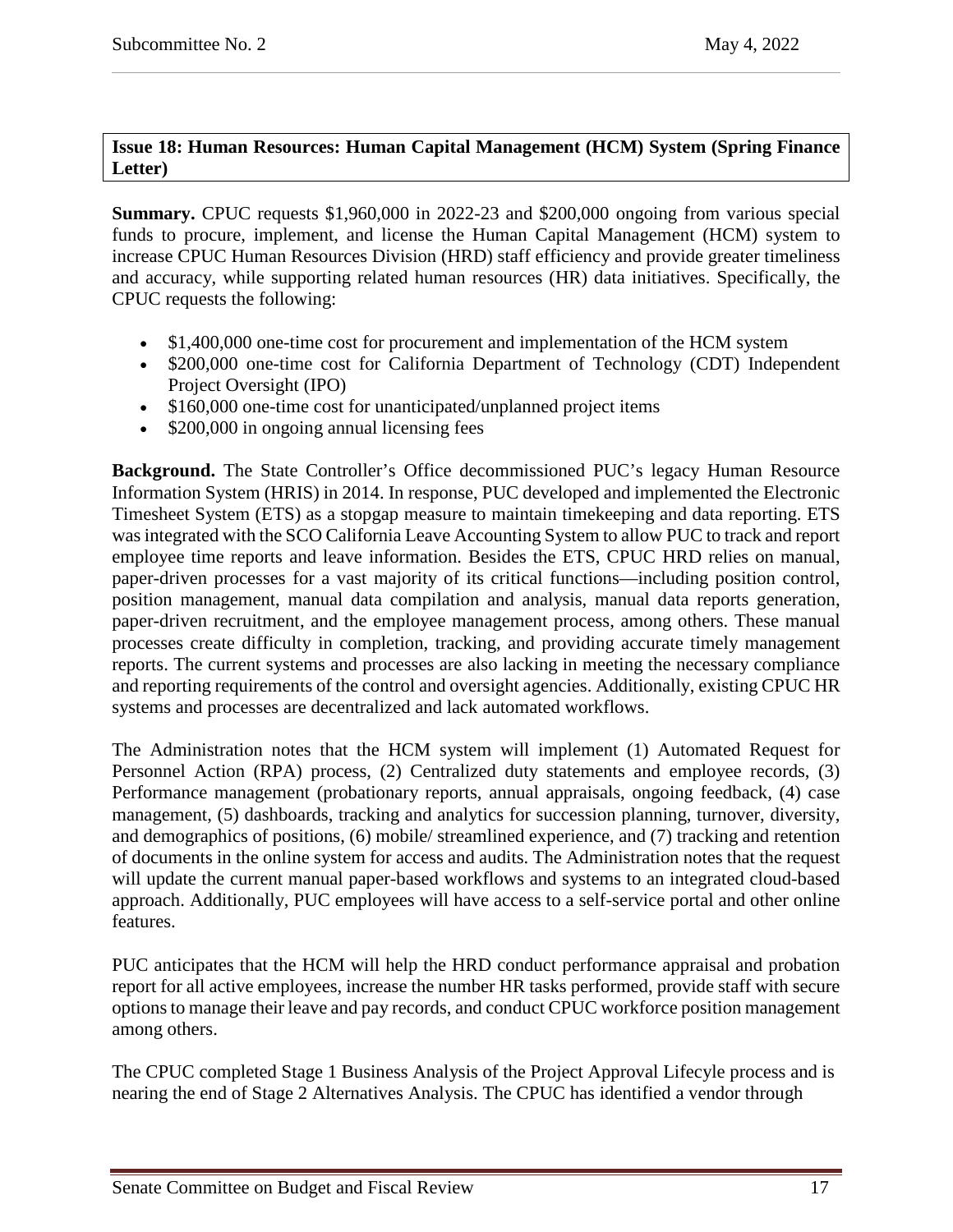which to procure and implement the HCM system. CPUC estimates that the project with take 11 to 12 months to "Go Live." The project will include six additional months for maintenance and operations, and at the end of 18 months the project will be complete.

## **Staff Recommendation. Approve Spring Finance Letter.**

#### <span id="page-17-0"></span>**Issue 19: Centralized Enterprise Geographical Information Systems and Data Analytics Environment (Spring Finance Letter)**

**Summary.** CPUC requests a one-time budget increase in the amount of \$1,452,000 for fiscal year 2022-23 and ongoing costs of \$1,178,000 to provide licensing and infrastructure to implement enhanced enterprise Geographical Information Systems (GIS) and data analytics capabilities for the CPUC's public purpose programs, service quality activities, and policy support (including federal policy activities), and to respond to the CPUC's need for data and maps of utility services and infrastructure to inform its work.

**Background.** The CPUC consists of 14 divisions including Energy, Communications, Water, Transportation, Public Advocates, and Safety and Enforcement, among others. These six divisions currently utilize desktop (non-enterprise) versions of GIS software and siloed applications which maintain their data in isolated systems. Data at the CPUC is currently stored in multiple back-end database formats including Microsoft SQL Server, Oracle, PostGreSQL, Access, Excel, and flat text files (.CSV's), etc., and data is maintained in various siloed applications which rarely share data outside their silo. When data sharing is required, the process usually requires the data provider to export their data to a flat file (.CSV) or excel spreadsheet and transfer the file via secure file transfer protocol (SFTP) to or from the CPUC. The receiver then needs to validate the data file and import the data back into a database to perform analytics. This is a time-consuming process that introduces the possibility of data corruption during the transfer process.

The CPUC currently lacks an enterprise infrastructure to maintain separate inventories of GIS and enterprise data to allow common information to be tracked and shared, prevent duplication of efforts, and track licensing at the enterprise level. The CPUC requests resources to implement enterprise level GIS and data warehousing systems to improve its organizational maturity, reduce redundancies, maintain better data quality, and allow easier and faster identification, utilization, and sharing of GIS and data resources across CPUC divisions as well as with our external business partners.

Initial costing is based on existing purchase orders and vendor quotes. Ongoing costing is based on a five percent increase in software/subscription/training costs and 20 percent of hardware costs to capture a five-year equipment replacement cycle, rounded up to the nearest \$1,000.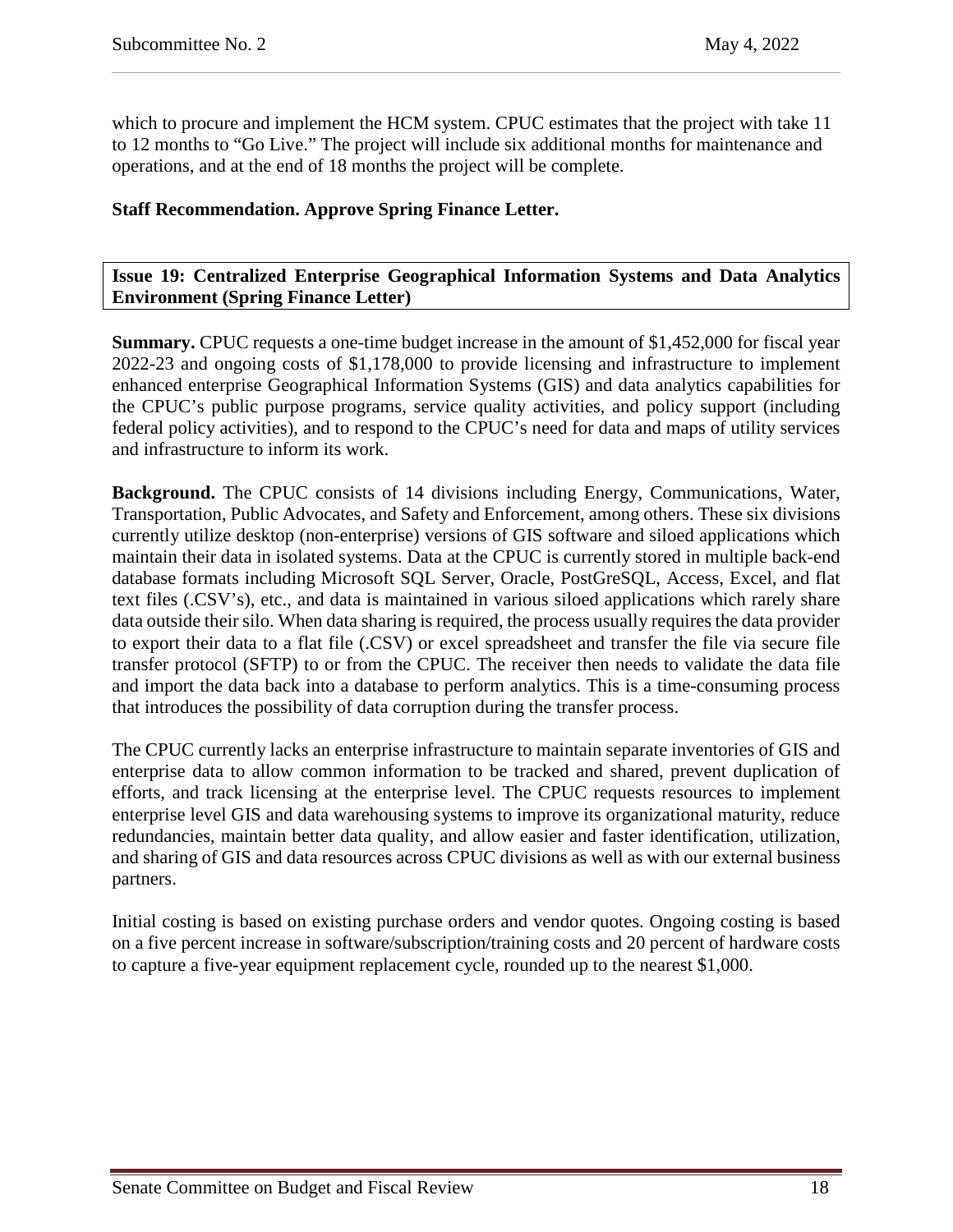|                                   | One-time    | Ongoing     |                  |
|-----------------------------------|-------------|-------------|------------------|
| GIS-Software licensing            | \$205,000   | \$215,000   | 5% increase      |
| GIS-Hardware (workstations, etc.) | \$222,000   | \$44,000    | 20% of base cost |
| Infrastructure-Hardware servers   |             |             |                  |
| and storage                       | \$185,000   | \$37,000    | 20% of base cost |
| Infrastructure-Software licenses  | \$175,000   | \$184,000   | 5% increase      |
| Data Analytics-Software licenses  |             |             |                  |
| and subscriptions                 | \$605,000   | \$635,000   | 5% increase      |
| Ongoing training and support      | \$60,000    | \$63,000    | 5% increase      |
| Total                             | \$1,452,000 | \$1,178,000 |                  |

**Staff Recommendation. Approve Spring Finance Letter.**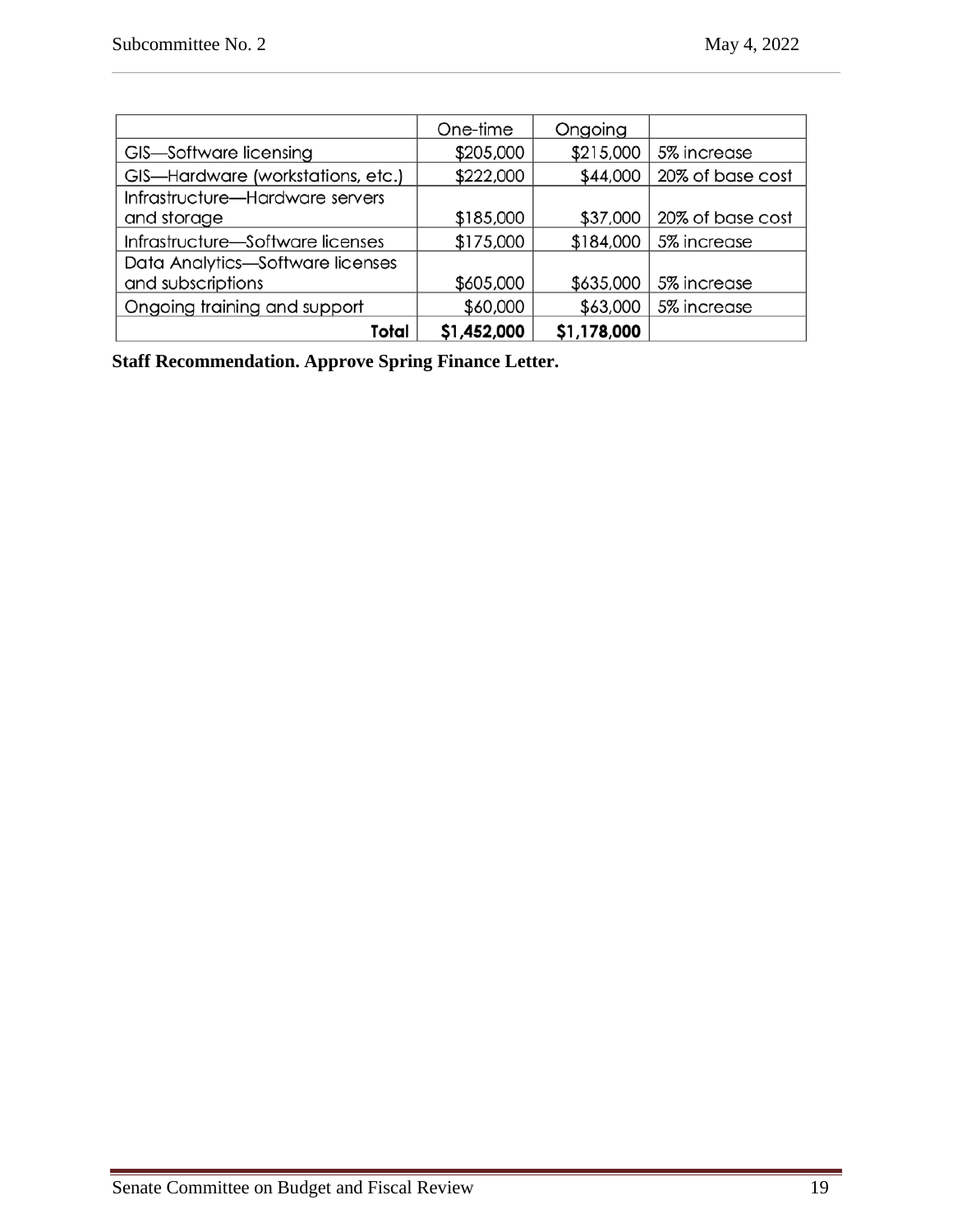## **Items Proposed for Discussion**

# <span id="page-19-0"></span>**3360 CALIFORNIA ENERGY COMMISSION**

#### <span id="page-19-1"></span>**Issue 20: Energy Resources Program Account Trailer Bill Language (Spring Finance Letter)**

**Summary.** The CEC proposes trailer bill language to raise the statutory cap on the ERPA surcharge, tie the statutory cap to the Consumer Price Index, and extend the surcharge to behindthe-meter electricity consumption.

**Background.** The Energy Resources Programs Account (ERPA) is the main fund supporting the California Energy Commission (CEC). Its revenues are linked to the sale of metered electricity. ERPA revenues are from a statutory surcharge on retail electricity sales, originally capped at \$0.0001 per kilowatt-hour (kWh). The statutory cap was last raised from \$0.0002 per kWh to \$0.0003 per kWh in 2002. In November 2018, the CEC exercised its remaining authority to adjust the surcharge by a hundredth of a mill (\$0.00001) to the statutory maximum of \$0.0003 per kWh. The surcharge generated approximately \$69.1 million in 2020-21 and currently costs the average household about \$2.13 annually (larger customers pay the same rate but pay more based on volume).

The recent growth of electricity produced behind the meter (BTM) has had an impact on both the ERPA. As more electricity consumption moves to behind the meter, the base of electricity sales from utilities subject to the consumption surcharge and fee has been gradually reduced, resulting in revenue erosion. Currently, BTM electricity generation is exempt from ERPA surcharge. Despite CEC management's actions to reduce ERPA spending by more than \$37 million over four budget cycles, a structural deficit remains and CEC projects that the ERPA's fund balance will be in the red in 2024-25.

The Administration proposes to address the ERPA structural deficit by increasing the statutory surcharge cap to an inflation adjusted \$0.000556 per kWh which will allow the CEC to incrementally adjust the surcharge as needed; tie the surcharge to the Consumer Price Index to help future-proof revenues and avoid the need for future Legislative authorizations; and extend the surcharge to BTM electricity.

Extending the surcharge to BTM electricity at the same rate as retail electricity sales would provide approximately \$9 million in new revenue annually. The Administration notes that about half of this revenue will come from the approximately 1.43 million residential BTM customers who, on average, would see a monthly bill increase of about 21 cents per month. The other half will come from approximately 1,500 non-utility generation facilities. The proposed surcharge would apply to solar, wind, and non-utility generation. The CEC will apply the surcharge to BTM effective January 1, 2023. The ERPA surcharge rate would be the same for all customers.

**Legislative Analyst's Office Comments.** The LAO notes that immediate action to address the deficit is not absolutely necessary. It is also worth noting that the Administration has not provided a detailed projection of the fund condition beyond 2022-23, so there is some uncertainty about when the fund will go insolvent.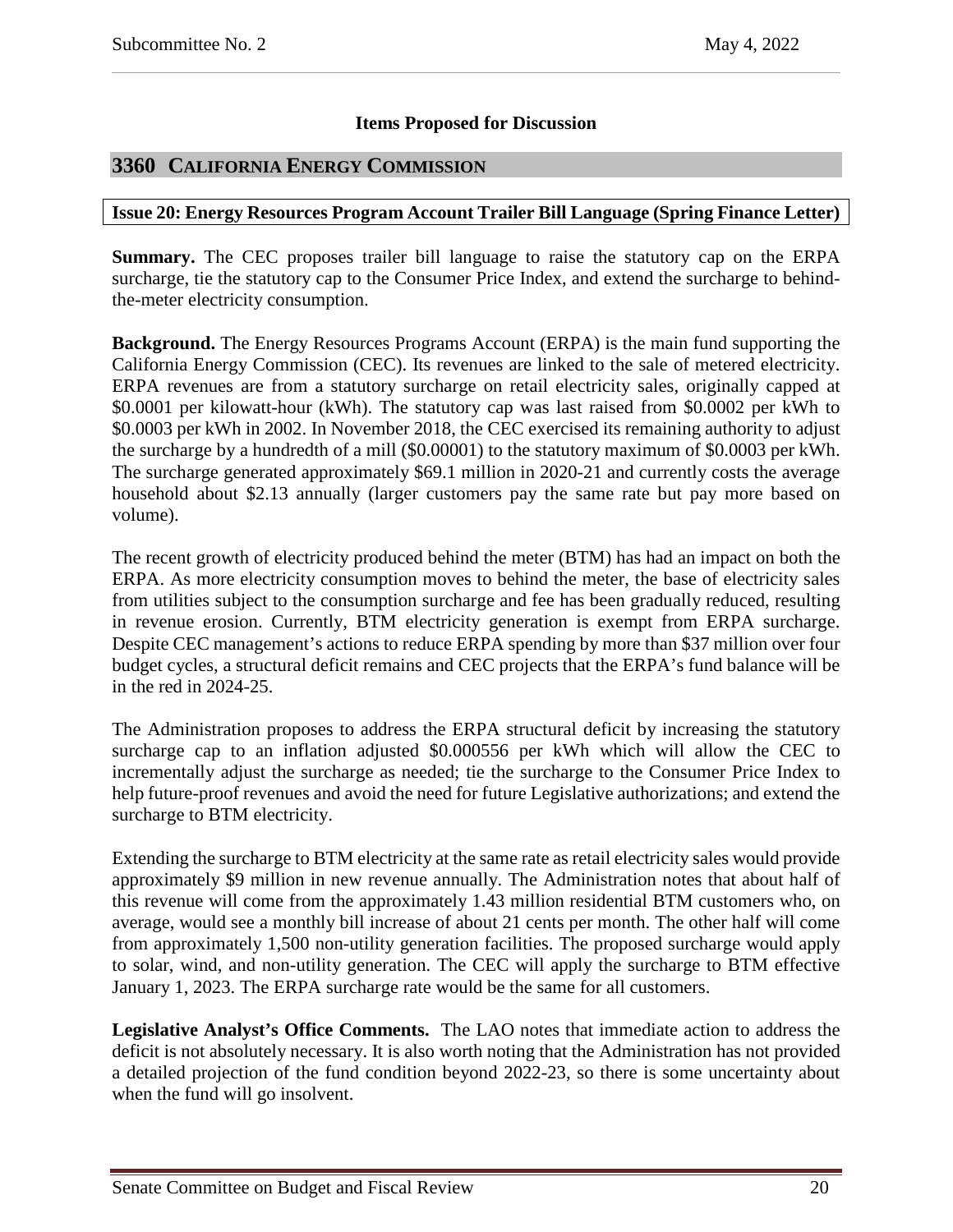Additionally, the magnitude of the structural deficit over the long-run is unclear. Revenues are projected to grow as transportation and building electrification increases electricity sales in the coming years. For instance, as shown in the figure below, the CEC projects that electricity sales will grow under both the mid-case and high-case scenarios. As a result, the degree to which a longterm increase in the surcharge rate is needed is unclear, as revenue from increasing sales could at least partially eliminate the fund deficit.



*Legislature Could Defer Decision Until Future Year, Request Additional Information.* Given these two factors, the Legislature could consider rejecting the Administration's proposal this year, but adopt Supplemental Reporting Language (SRL) that requires the Administration to provide an update on the structural deficit next year, including a projection of long-term revenues and costs. This reporting requirement could be similar to SRL adopted in previous years.

*Legislature Could Modify Proposal and Adopt Components with Clear Policy or Fiscal Rationale.* If the Legislature wants to make changes as part of the 2022-23 budget, it could consider adopting certain aspects of the Governor's proposal, but rejecting others. For example, extending the surcharge to behind-the-meter consumption could help ensure revenue is collected more equitably across all energy consumers. Also, the LAO thinks tying the surcharge to inflation is a reasonable strategy to ensure future revenue is sufficient to pay for growth in baseline costs, such as growth in salaries and benefits for CEC staff. In both cases, the LAO thinks there is a clear policy or fiscal rationale for these changes. The Legislature could also consider options to reduce ERPA spending, such as shifting about \$1.3 million in costs related to Electric Program Investment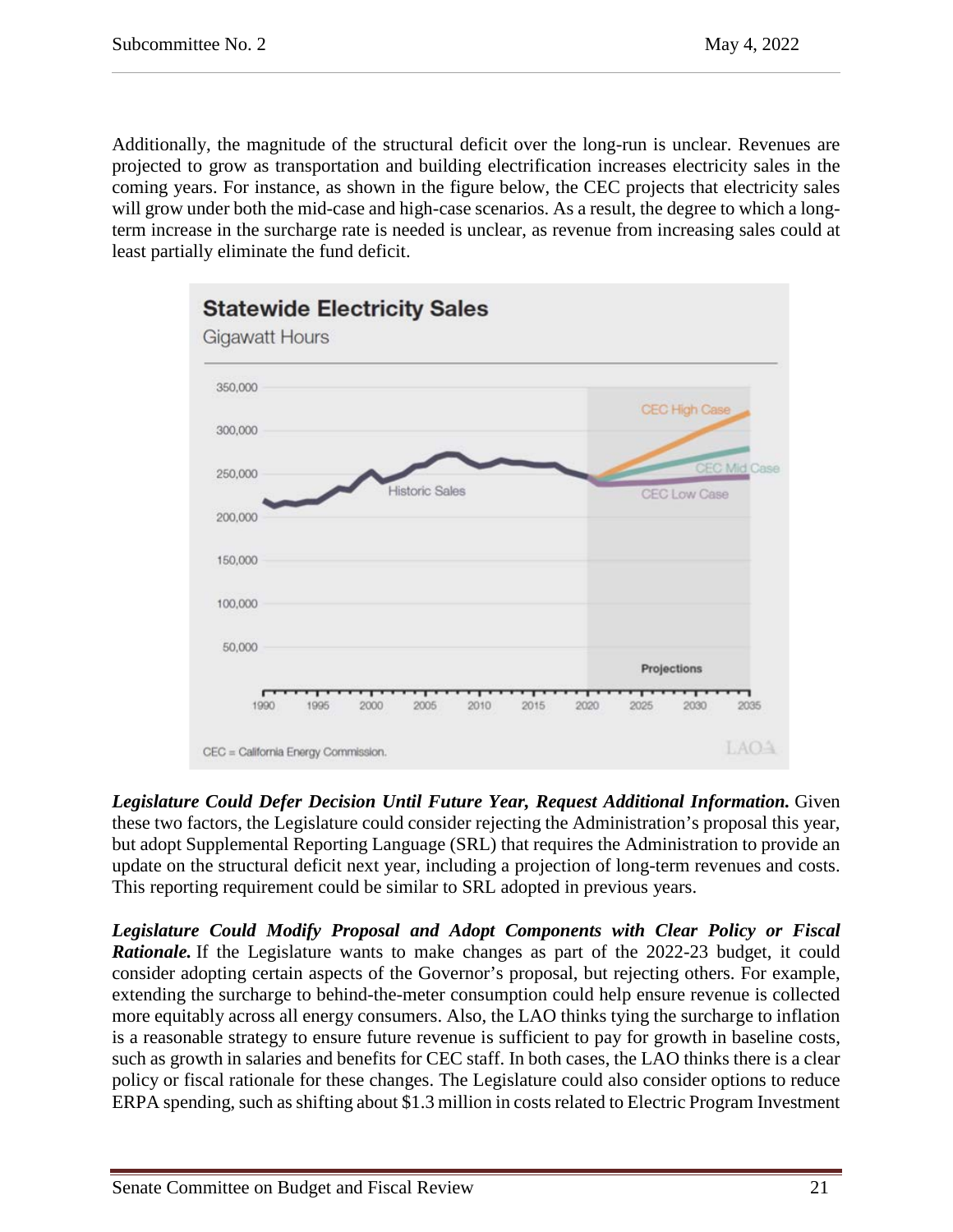Charge (EPIC) program to the Electric Program Investment Charge Fund. Currently, those costs are paid from ERPA because they exceed the 10 percent cap on EPIC administrative costs established by CPUC.

**Staff Comments.** The Administration proposed a similar trailer bill in last year's May Revision. The subcommittee rejected the trailer bill language due to the fiscal condition of the state, which allowed for funding from other sources as needed in the near term.

#### **Staff Recommendation. Hold Open.**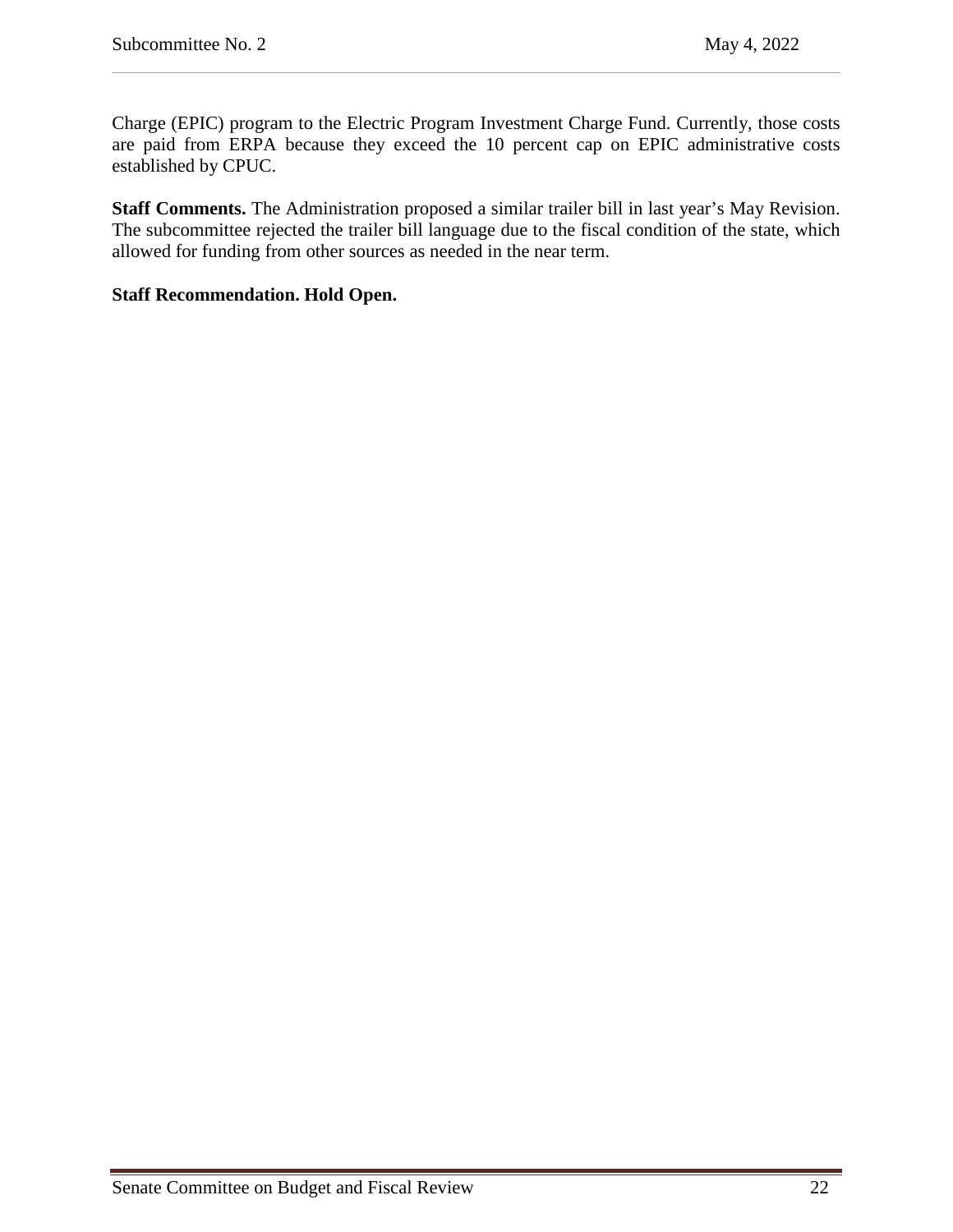## <span id="page-22-0"></span>**8660 PUBLIC UTILITIES COMMISSION**

<span id="page-22-1"></span>**Issue 21: Summer Reliability and Generation Audits, and Public Safety Power Shutoff Oversight (Spring Finance Letter)**

**Summary.** CPUC requests \$1,892,000 ongoing for seven new permanent positions in the Safety and Enforcement Division (SED), and \$200,000 per year for three years for consultant services from the PUC Utilities Reimbursement Account. These resources will address an increased workload associated with the management of electric generation audits, establishing a real-time and ongoing generation monitoring program, and strengthening the CPUC's ability to address increasing complexities of investor-owned utility wildfire operations and Public Safety Power Shutoffs (PSPS) compliance oversight.

The seven positions are as follows:

- Electric Safety and Reliability Branch (ESRB): One new permanent full-time Program & Project Supervisor (PPS), two new permanent full-time Senior Utility Engineer (SUE), and two new permanent full-time Utilities Engineer (UE)
- Wildfire Safety and Enforcement Branch (WSEB): One new permanent full-time Program & Project Supervisor (PPS), and one new permanent full-time Senior Utility Engineer (SUE)

**Background.** The CPUC's Safety Enforcement Division (SED) regulates the safety of utility infrastructure by traveling to facilities for inspections, audits, and investigations, as well as responding to emergencies. Over the years, statutory requirements and CPUC orders and resolutions for the CPUC to oversee generation maintenance and operation standards and PSPS oversight have expanded. SED proposes the establishment of a stand-alone PSPS Section within the Wildfire Safety Enforcement Branch (WSEB), as well as a permanent generation audit and monitoring program that prioritizes the inspection and auditing of generation facilities on an ongoing basis. A more robust CPUC response is necessary to effectively implement the expansion of staff citation authority.

Over the last few years, the CPUC enforcement, oversight and citation responsibilities for the maintenance and operation of electric generating facilities have expanded through various statutory changes, general orders and resolutions. Additionally, the Governor issued an emergency declaration in summer of 2021 to expedite clean energy projects to relieve demand on the grid during extreme weather events, and to increase State of California Flex Alerts and restrictions to perform maintenance by CAISO. The CPUC took similar actions in response to summer reliability concerns by issuing two Decisions ordering additional procurement for the summers of 2022 and 2023, and recently issued another Decision (D. 21-12-015) to address possible shortages in the range of 2,000 MW to 3,000 MW. These actions have helped to minimize reliability issues for the summer months but have not eliminated the risk.

In 2021, ESRB also initiated its own response to summer reliability concerns by launching an electric generation monitoring program for the summer months (June 1 through October 31). ESRB modified its reporting protocols to require generators to report forced or unplanned outages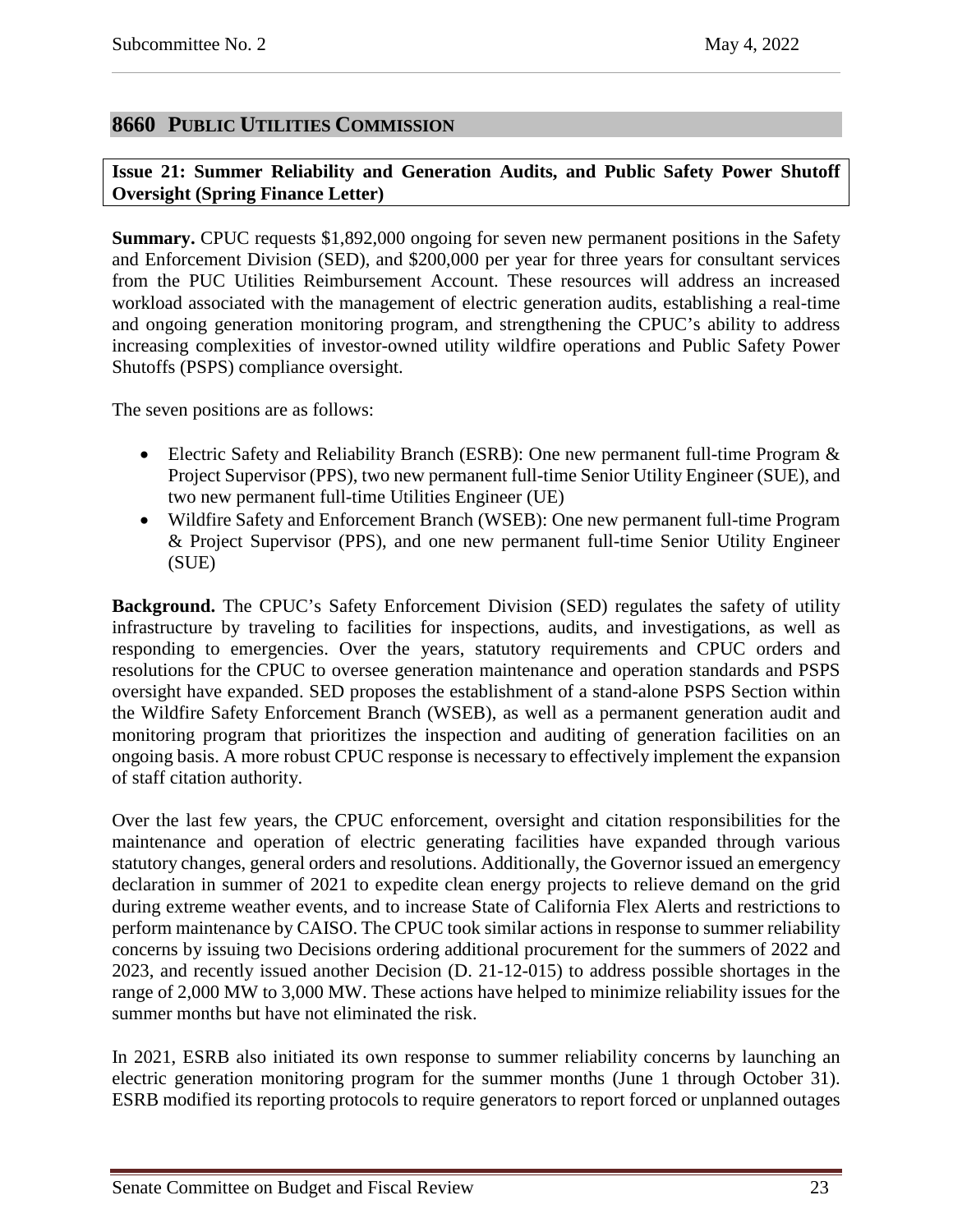50 MW or greater that lasted two hours or longer in duration to ESRB within 24 hours of the start of the outage. For planned outages longer than 24 hours in duration, the electric generating facility was required to report the outage to ESRB at least five days in advance.

Due to the increasing threat of catastrophic wildfires caused by electric IOU equipment ignition and climate change, SED workload has increased to include additional oversight in the areas of PSPS regulation. The CPUC notes a more robust response is necessary to effectively implement the expansion of staff citation authority. SED proposes the establishment of a stand-alone PSPS Section, as well as a permanent generation audit and monitoring program that prioritizes the inspection and auditing of generation facilities on an ongoing basis.

#### Electric Safety Reliability Branch

The CPUC currently has jurisdiction over 156 plants, all over 50 MWs, and is responsible for performing both on-site generation inspections and on-site generation audits. CPUC conducts realtime generation inspections in person to an electric facility experiencing an outage or other incident that has impacted the plant's normal operations or reliability. These visits are shorter in duration (one to two days) and are focused on the root cause of the outage or incident. Additionally, CPUC conducts planned generation audits through a formal and thorough inspection of an electric generating facility that takes place as part of ESRB's routine annual audit schedule. The planned audit is normally conducted in absence of an incident at the generating facility.

At this time, ESRB has seven staff working half-time on generation audits and incidents at generation facilities. The Administration requests five new permanent full-time positions to ensure summer reliability at generation facilities and a more proactive response to incidents at these facilities. Specifically, CPUC requests:

- One permanent Program and Project Supervisor to supervise four Utility Engineers and implement citation enforcement authority and coordinate with other CPUC divisions, among other duties.
- Two permanent Senior Utility Engineers to provide technical power and electrical engineering expertise in conducting onsite audits and real-time monitoring of summer reliability conditions, among other duties.
- Two permanent Utility Engineers to coordinate with the Senior Utility Engineers, conduct on-side generation audits and write audit reports, and conduct other tasks assigned by ESRB leadership, among other duties.

## Wildfire Safety and Enforcement Branch (WSEB)

In 2018, the CPUC created the WSEB within SED to be the primary element overseeing both internal and external PSPS actions for the CPUC. Prior to the massive expansion of utility use of PSPS events that started in 2019, the WSEB organization was designed to focus on wildfire investigations.

From 2019 to present, there have been 70 PSPS events. The responsibilities of WSEB have expanded to include participating in and supporting all CPUC PSPS proceedings and workshops,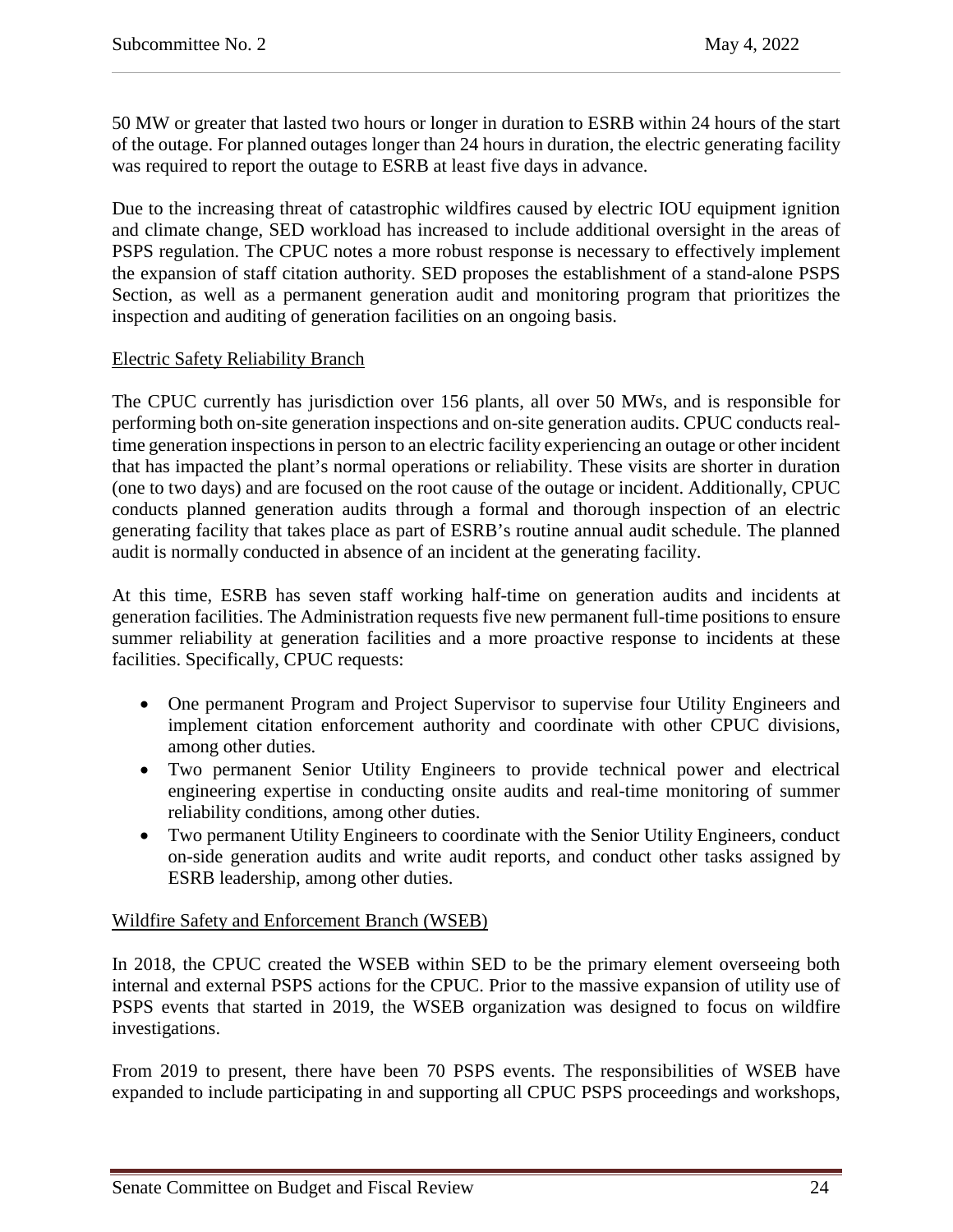and managing PSPS complaints. WSEB staff are responsible for PSP compliance oversight requirements, participate in workshops and meetings, implementing PSP enforcement actions, and conducts post event report compliance analyses. Currently there are five Public Utility Analysts supporting the branch in PSP and wildfire investigations. Due to the threat of catastrophic wildfires caused by electric IOU equipment ignition and climate change, SED workload has increased to include additional oversight in the areas of PSPS regulation.

SED proposes the establishment of a stand-alone PSPS Section, as well as a permanent generation audit and monitoring program that prioritizes the inspection and auditing of generation facilities on an ongoing basis. The PUC requests two new additional positions:

- One permanent Program and Project Supervisor to oversee PSPS planning, and state executives during PSPS events, oversee the evaluation of PSPS compliance and review/evaluate PSPS event reports, implement enforcement actions as needed for violations of PSPS Decisions, among other duties.
- One permanent full-time Senior Utilities Engineer to provide technical expertise in reviewing and analyzing utility use of circuit redesign, sectionalization, and emerging technologies or concepts such as Rapid Earth Fault Limiting Devices and Emergency Power Safety Shutoffs.

## Consultant Services

The PUC requests \$600,000 over three years of consultant services to work with ESRB management and staff to develop technical safety procedures, guidelines, and a long-term plan to conduct audits on these new technologies and increase productivity across the CPUC's enforcement and investigation processes. These funds will be used to contract for training on renewable energy and emerging technologies to support ESRB staff. The types of training will be focused on onsite battery storage, solar and battery paired projects, hydro, offshore wind, etc. The consulting services sought will assist SED in developing future policies, rules, and regulations, and potentially advocating for modifications to General Orders that would enable ESRB to effectively regulate these technologies in the future. ESRB staff will participate in contracting with appropriate vendors.

## **Staff Recommendation. Hold Open.**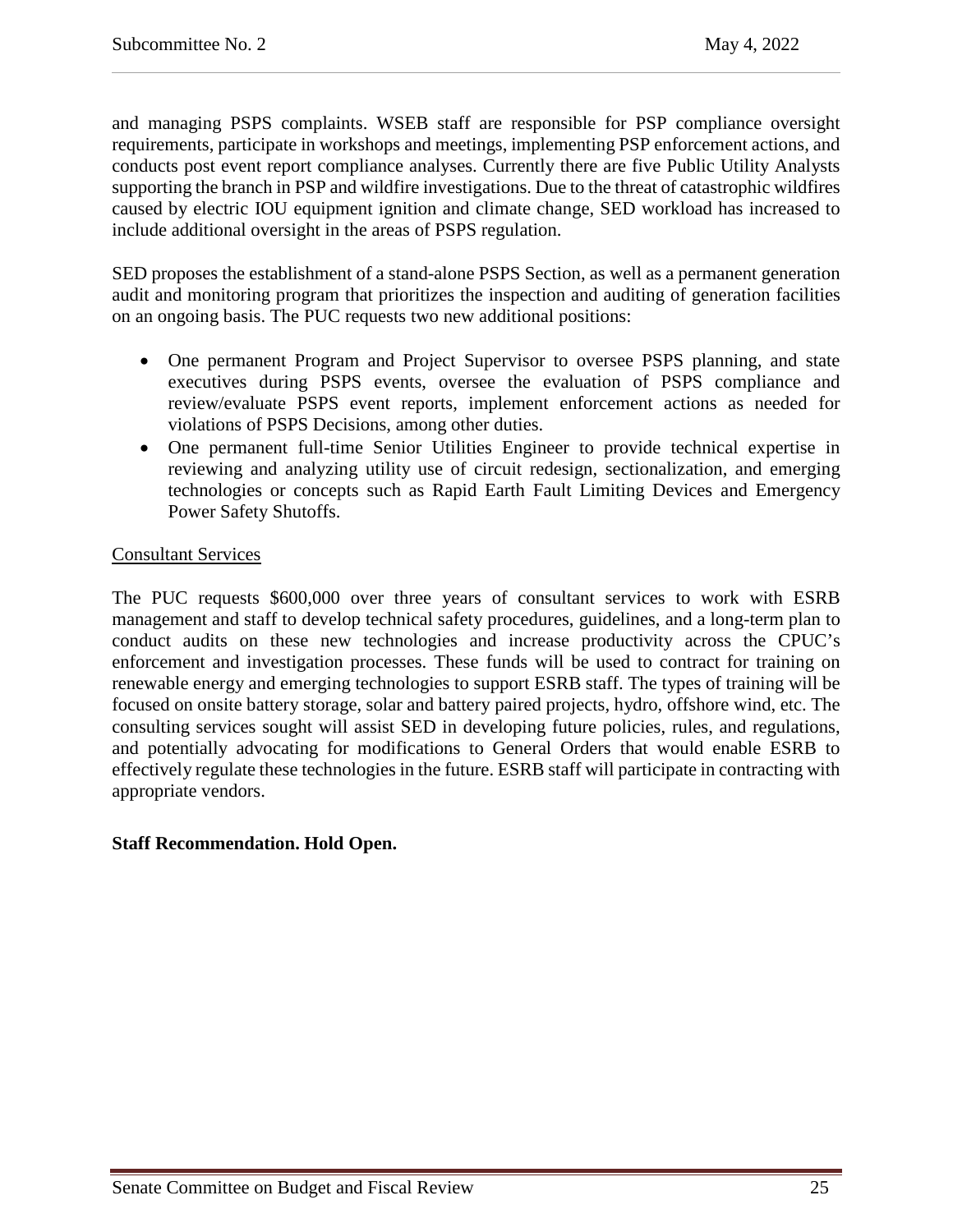# <span id="page-25-0"></span>**Issue 22: Administrative Law Judge Division Intervenor Compensation Program Support (Spring Finance Letter)**

**Summary.** CPUC requests \$866,000 per year for fiscal years 2022-23 and 2023-24, and \$596,000 ongoing effective 2024-25 from various special funds for the Administrative Law Judge Division to strengthen the administration of the Intervenor Compensation program (IComp) and compensate intervenors in a timely and efficient manner in compliance with statutory deadlines. Specifically, CPUC requests:

- One new permanent full-time Staff Services Manager (SSM) II
- One new permanent full-time Staff Services Manager (SSM) I
- One new permanent full-time Associate Governmental Program Analyst (AGPA)
- Two two-year temporary AGPA
- 0.75 FTE position authority as a net-zero augmentation to convert an existing 0.25 FTE APGA position to one FTE AGPA position
- Position authority and funding for one existing full-time AGPA

**Background.** The Icomp program compensates parties representing ratepayer interest groups including environmental, environmental and social justice, small business, safety advocates, and many other interest groups—that do not otherwise have the resources to participate in Commission proceedings.

The Icomp program staff's work begins upon the filing of a notice by an intervenor that has not previously filed at the CPUC. Program staff must review their formation documents and the purpose of the organization to determine eligibility. Staff then reviews whether the notice contains sufficient information of the intervenor's represented interest, and whether the intervenor is likely to substantially contribute to the proceeding. Finally, staff reviews background information for the intervenor's representative to determine compensation. For intervenors that have previously filed for compensation at the CPUC, staff reviews the notice to ensure the information is correct, and makes adjustments to the rate of compensation if necessary.

The intervenor then participates in the proceeding by attending hearings; conducting discovery; filing motions, testimonies, and briefs; and attending oral arguments at the CPUC. Within 12 to 24 months after the granting of intervenor status, the Commission usually issues a decision in the proceeding. Upon the issuance of a decision, the qualified intervenors in the proceeding file their claims for compensation. Staff checks intervenors' claims by going through the official proceeding record, and working with the assigned Administrative Law Judge (ALJ) in the proceeding to determine an appropriate level of compensation. By statute, the claims should be reviewed, accepted, adjusted, or rejected within 75 days of filing.

The program is funded primarily by ratepayers with a small portion funded by utility user fees. The Commission directs utilities to contribute a pro-rata share of compensation awards based on relevance of the proceeding to that utility. The CPUC notes that the average claim amount range varies widely due to differences in complexity and length of each proceeding. In 2020-21, the average claim amount requested was about \$91,000. In 2020-21, approximately \$8.6 million and